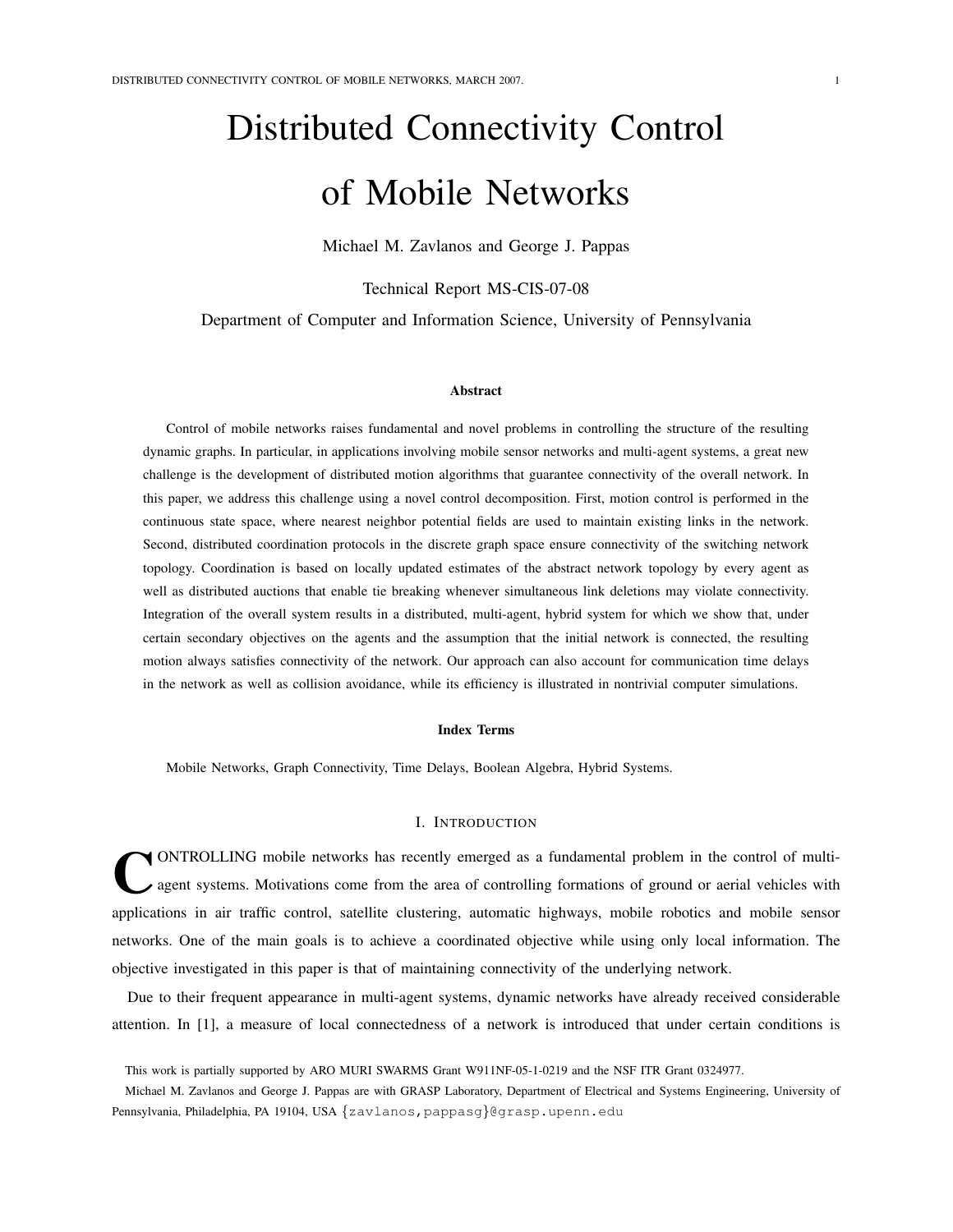sufficient for global connectedness. Distributed maintenance of nearest neighbor links in formation stabilization is addressed in [2], while in [3], a controllability framework for state-dependent dynamic graphs is developed. In [4], the problem of maximizing the second smallest eigenvalue of a graph Laplacian matrix is investigated, while a decentralized approach to this problem that makes use of a supergradient algorithm and distributed eigenvector computation is considered in [5]. Network connectivity for double integrator agents is investigated in [6], where existential as well as optimal controller design results are discussed. Closely related to the topics discussed in this paper, is also work in ad-hoc sensor networks, involving cone-based topology control [7] as well as distributed algorithms that do not assume exact knowledge of agent positions [8], which, however, focuses more on the power consumption and routing problem than the actuation and control.

Motivated by the significance of connectivity in many applications involving multi-agent systems and mobile sensor networks [9] − [19], in this paper, we consider graph connectivity as our primary objective. Unlike centralized [4], [20], [21], or distributed open loop [5], [6] approaches to the problem, we propose a distributed *feedback* control framework based on a novel control decomposition. In particular, motion control of the agents is performed in the continuous state space, where local potential fields are used to maintain existing links in the network. On the other hand, topology control of the mobile network takes place in the discrete graph space by means of distributed coordination protocols consisting of two major components. First, locally updated estimates of the abstract network topology allow every agent to have a *rough* picture of the network. Second, distributed auctions enable tie breaking whenever simultaneous link deletions may violate connectivity. Integration of the above controllers is possible due to a novel representation of the network topology by means of proximity graphs, modified to include a hysteresis in link additions, and results in a hybrid model for each agent [23]. In the presence of certain secondary objectives on the agents and under the assumption that the initial network is connected, the overall system is shown to guarantee connectivity of the mobile network, while reconfiguring towards its secondary objective. Communication time delays in the network as well as collision avoidance among the agents can also be efficiently handled, while our approach is finally illustrated through a class of interesting problems that can be achieved while preserving connectivity.

The rest of this paper is organized as follows. In Section II we define the problem of connectivity control in the presence of secondary objectives and develop the necessary graph theoretic background. In Section III, we elaborate on the controller specifications in both the continuous state space and the discrete graph space. Integration of the resulting controllers that consist the hybrid models for the agents is discussed in Section IV, while the properties of the overall system are studied in Section V. Finally, in Section VI, we state and verify through computer simulations, nontrivial connectivity tasks that best illustrate our approach.

# II. PROBLEM FORMULATION

Consider *n* mobile agents in  $\mathbb{R}^p$  and denote by  $x_i(t) \in \mathbb{R}^p$  the position of agent *i* at time *t*. Let  $\mathbf{x}(t)$  =  $[x_1(t) \dots x_n(t)]^T$  denote the  $np \times 1$  stack vector of all agent positions and assume fully actuated agents i, such that,

$$
\dot{x}_i(t) = -\nabla_{x_i} f_i(x_i(t)) + u_i(\mathbf{x}(t))\tag{1}
$$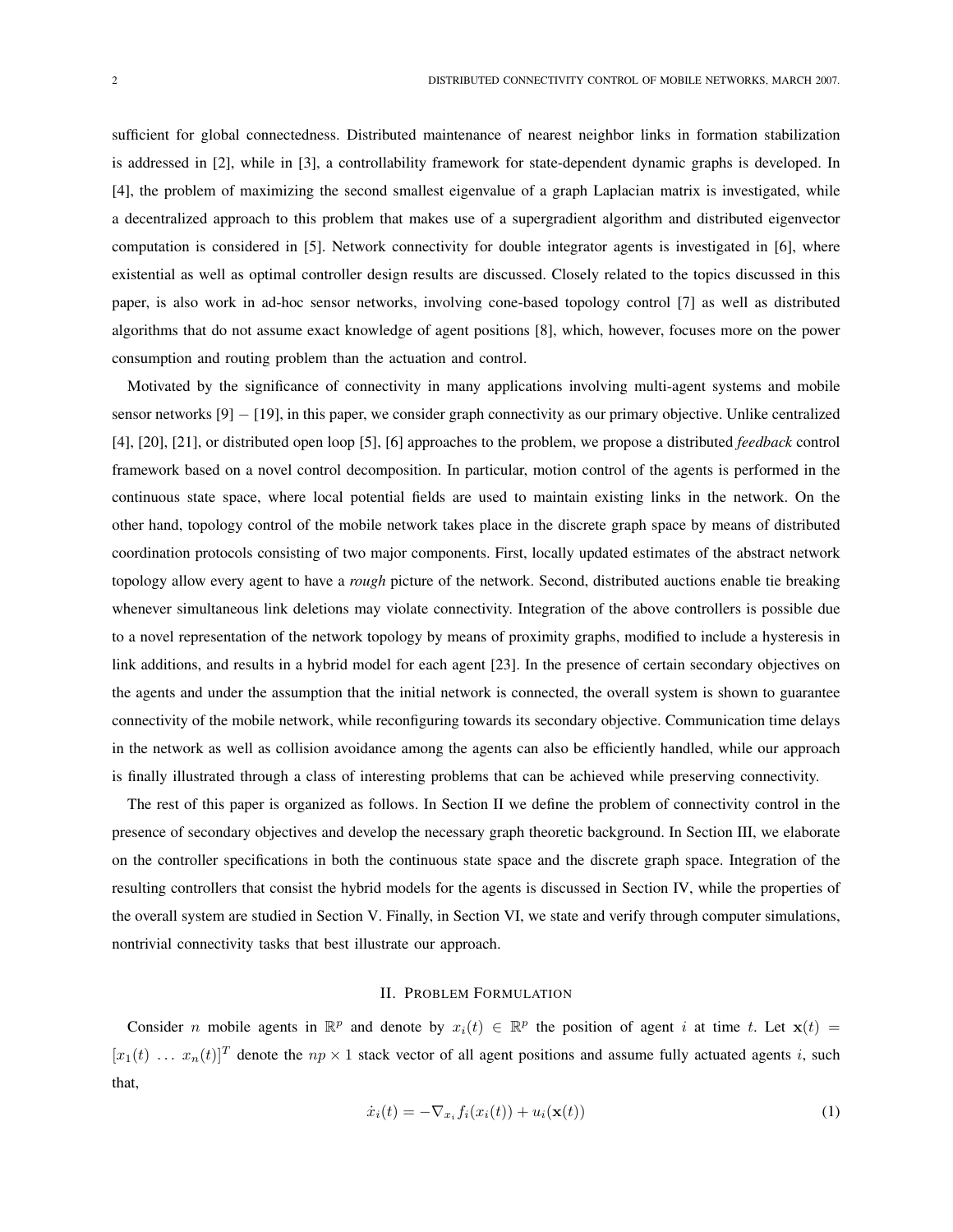

Fig. 1. Possible secondary objectives: Converging to the origin (a) or to a unit circle (b).

where  $f_i \geq 0$  corresponds to a continuous radially unbounded potential indicating a *secondary objective* (Figure 1) and  $u_i \in \mathbb{R}^p$  is a *primary* control input to be determined. The system of agents described in system (1), gives rise to a *dynamic graph*  $G(t)$ , which we define as follows.

*Definition 2.1 (Dynamic Graphs):* We call  $\mathcal{G}(t) = (\mathcal{V}, \mathcal{E}(t))$  a dynamic graph consisting of a set of vertices  $V = \{1, \ldots, n\}$  indexed by the set of agents and a time varying set of links  $\mathcal{E}(t) = \{(i, j) | i, j \in \mathcal{V}\}\$  such that, for any  $0 < r < R$ ,

- if  $(i, j) \notin \mathcal{E}(t)$  and  $0 < ||x_i(t) x_j(t)||_2 < r$  then,  $(i, j)$  is a candidate link to be *added* to  $\mathcal{E}(t)$ ,
- if  $(i, j) \in \mathcal{E}(t)$  and  $r \leq ||x_i(t) x_j(t)||_2 < R$  then,  $(i, j)$  is a candidate link to be *deleted* from  $\mathcal{E}(t)$ ,
- if  $R \le ||x_i(t) x_j(t)||_2$  then,  $(i, j) \notin \mathcal{E}(t)$ .

Dynamic graphs  $G(t)$  such that  $(i, j) \in \mathcal{E}(t)$  if and only if  $(j, i) \in \mathcal{E}(t)$  are called *undirected* and consist the main focus of this paper. Moreover, any vertices i and j of an undirected graph  $\mathcal{G}(t)$ , that are joined by a link  $(i, j) \in \mathcal{E}(t)$ , are called adjacent or neighbors at time t and are denoted by  $i \sim j$ . Definition 2.1 implies that all links in  $\mathcal{G}(t)$  are essentially controllable. In particular, the neighborhood of every vertex in  $\mathcal{G}(t)$  is partitioned into two disjoint sets in  $\mathbb{R}^p$ , i.e., an open ball and an annulus.<sup>1</sup> Controlling links in  $\mathcal{G}(t)$  is then decomposed into addition and deletion of links in the open ball and annulus, respectively (Figure 2). Note that the particular partitioning of the state-space neighborhood of every vertex in  $\mathcal{G}(t)$ , introduces a *hysteresis* in addition of new links in  $\mathcal{G}(t)$ , which is crucial in integrating topology control of the network with motion control of the agents (Section III).

Given any dynamic graph  $\mathcal{G}(t) = (\mathcal{V}(t), \mathcal{E}(t))$ , we say that a graph  $\mathcal{G}_i(t) = (\mathcal{V}_i(t), \mathcal{E}_i(t))$  is a *subgraph* of  $\mathcal{G}(t)$ , if  $V_i(t) \subseteq V(t)$  and  $\mathcal{E}_i(t) \subseteq \mathcal{E}(t)$ . If  $V_i(t) = V(t)$ , we call  $\mathcal{G}_i(t)$  a *spanning subgraph* of  $\mathcal{G}(t)$ . A subgraph  $\mathcal{G}_i(t)$ of  $\mathcal{G}(t)$  is called an *induced subgraph* if two vertices of  $\mathcal{V}_i(t)$  are adjacent in  $\mathcal{G}_i(t)$  if and only if they are adjacent in  $\mathcal{G}(t)$ . A topological invariant of graphs that is of particular interest to us, since it consists the *primary objective* for system (1), is graph connectivity.

*Definition 2.2 (Graph Connectivity):* We say that a dynamic graph  $\mathcal{G}(t)$  is connected at time t if there exists a path, i.e., a sequence of distinct vertices such that consecutive vertices are adjacent, between any two vertices in  $\mathcal{G}(t)$ .

<sup>&</sup>lt;sup>1</sup>State-dependent dynamic graphs  $G(t)$  as in Definition 2.1, are sometimes also called *proximity graphs*.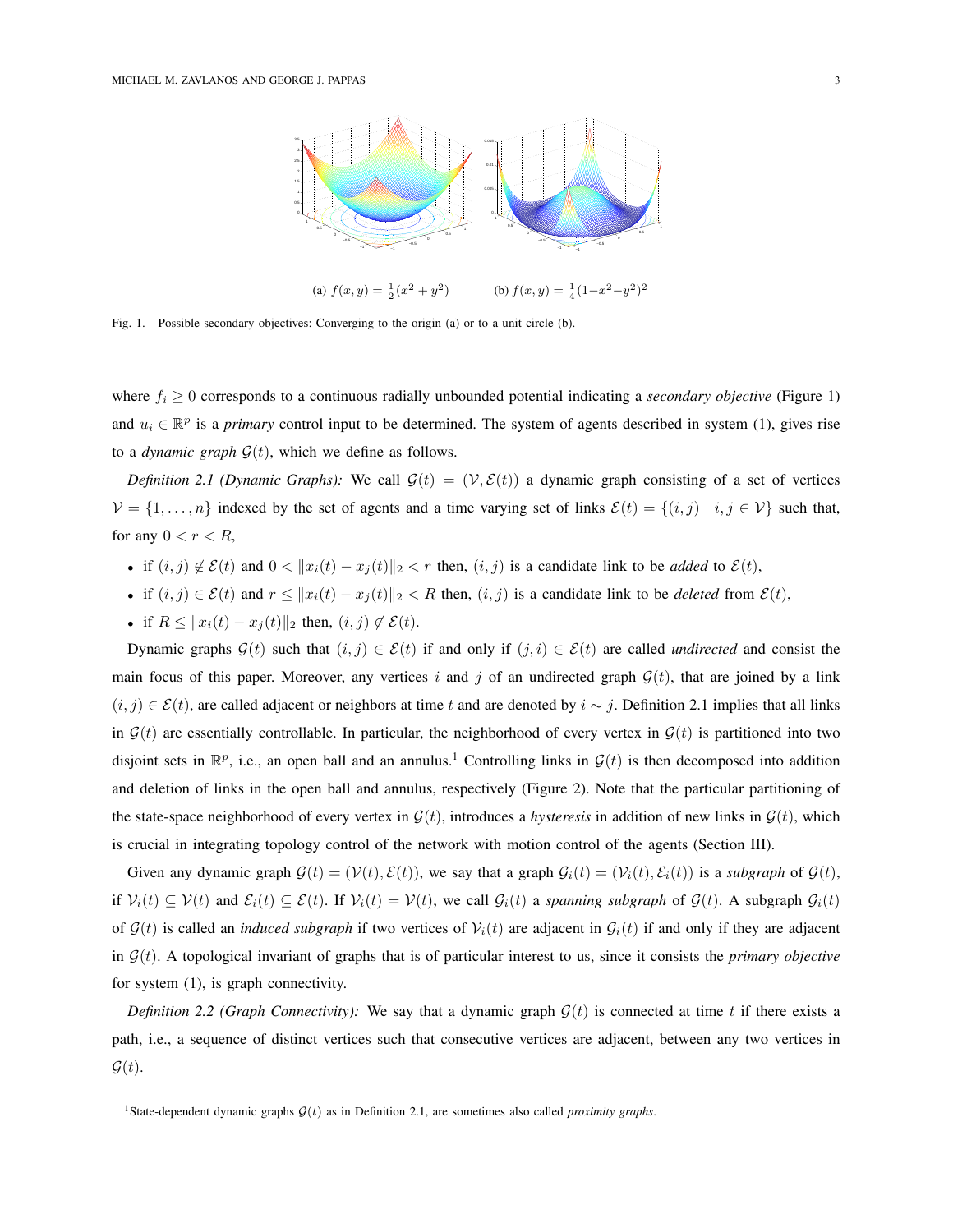

Fig. 2. Link (solid lines) dynamics according to Definition 2.1. Note that the *candidate* link  $i ∼ j$  is deleted at time  $t_2$ .

Hence, the problem addressed in this paper can be stated as follows.

*Problem 1 (Distributed Connectivity Control):* Given the set of connected graphs  $C_n$  on n vertices, determine distributed control laws  $u_i(\mathbf{x}(t))$  for all agents i so that if  $\mathcal{G}(t_0) \in \mathcal{C}_n$ , then  $\mathcal{G}(t) \in \mathcal{C}_n$  for all time.

Problem 1 equivalently implies that we want the set  $\mathcal{C}_n$  to be an invariant of motion for system (1). We achieve this goal by choosing an equivalent formulation of the problem, using the algebraic representation of the dynamic graph  $\mathcal{G}(t)$ . In particular, the structure of any dynamic graph  $\mathcal{G}(t) = (\mathcal{V}, \mathcal{E}(t))$  can be equivalently represented by a dynamic *Laplacian* matrix,

$$
L(t) = \Delta(t) - A(t) \tag{2}
$$

where  $A(t) = (a_{ij}(t))$  corresponds to the *Adjacency matrix* of the graph  $G(t)$ , which is such that  $a_{ij}(t) = 1$  if  $(i, j) \in \mathcal{E}(t)$  and  $a_{ij}(t) = 0$  otherwise and  $\Delta(t) = \text{diag}\left(\sum_{j=1}^{n} a_{ij}(t)\right)$ ¢ denotes the *Valency matrix*. <sup>2</sup> Note that for undirected graphs, the Adjacency matrix is a symmetric matrix and hence, so is the Laplacian matrix. The spectral properties of the Laplacian matrix are closely related to graph connectivity. In particular, we have the following lemma.

*Lemma 2.3 ([22]):* Let  $\lambda_1(L(t)) \leq \lambda_2(L(t)) \leq \cdots \leq \lambda_n(L(t))$  be the ordered eigenvalues of the Laplacian matrix  $L(t)$ . Then,  $\lambda_1(L(t)) = 0$  for all t, with corresponding eigenvector 1, i.e., the vector of all entries equal to 1. Moreover,  $\lambda_2(L(t)) > 0$  if and only if  $\mathcal{G}(t)$  is connected.

*Remark 2.4 (k-Connectivity):* Given any graph G, the vertex connectivity  $\kappa(G)$  of G is defined as the minimum number of vertices that, if deleted from  $G$ , increase the number of connected components of the graph [22]. Similarly, the edge connectivity  $\eta(\mathcal{G})$  of  $\mathcal{G}$  can be defined as the minimum number of edges that, if deleted from  $\mathcal{G}$ , increase its number of connected components. For any graph  $G$ , its vertex connectivity, edge connectivity and second smallest eigenvalue of its Laplacian matrix satisfy  $\lambda_2(L(\mathcal{G})) \leq \kappa(\mathcal{G}) \leq \eta(\mathcal{G})$  [22]. Furthermore, for any  $k \leq \kappa(\mathcal{G})$  the graph G is called k-connected. Clearly, if  $\lambda_2(L(\mathcal{G})) > k - 1$ , then G is k-connected. Note that for  $k = 1$  we get  $\lambda_2(L(\mathcal{G})) > 0$  which corresponds to graph connectivity as in Definition 2.2.

<sup>&</sup>lt;sup>2</sup>Since we do not allow self-loops, we define  $a_{ii}(t) = 0$  for all *i*.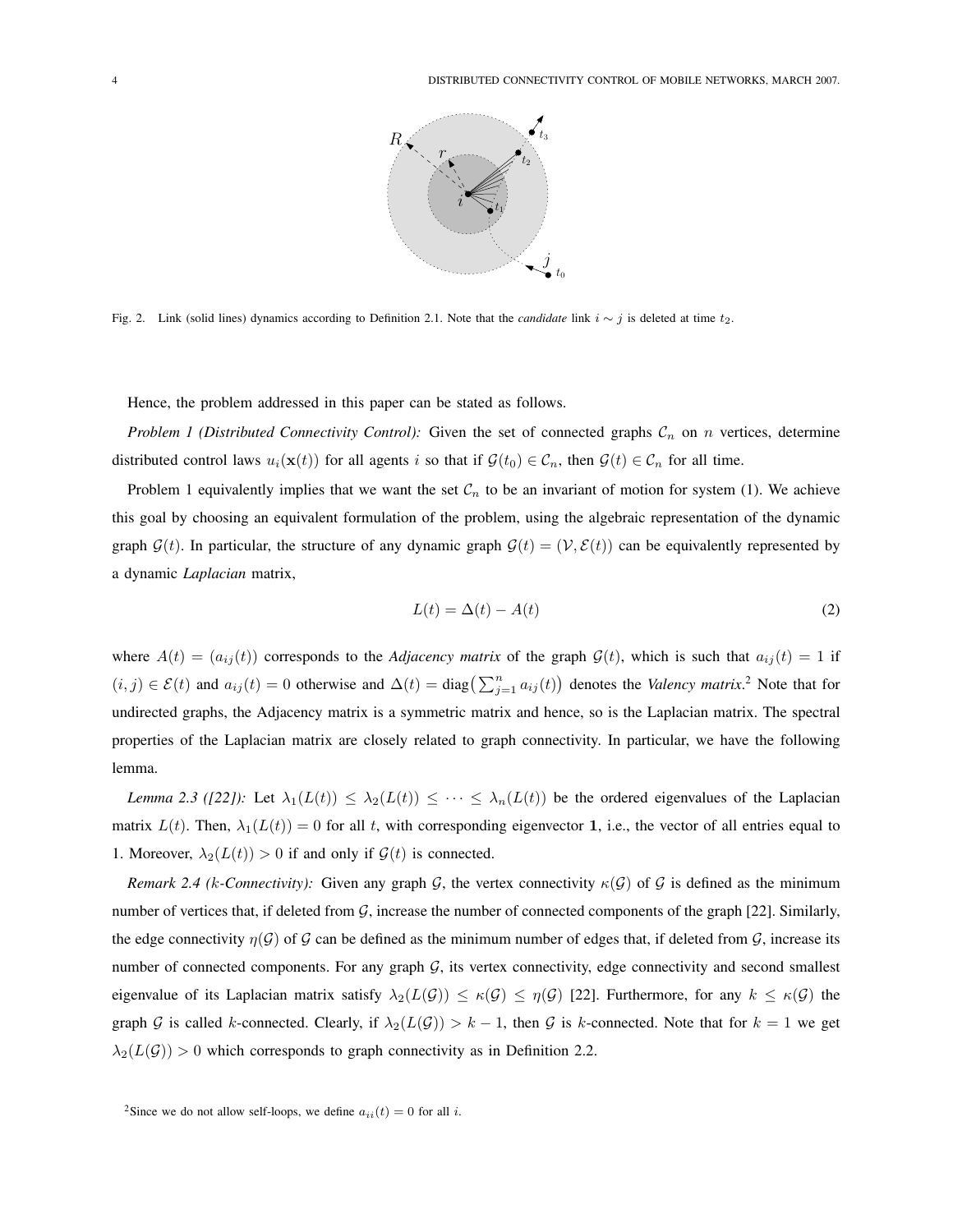

## Fig. 3. Control Decomposition.

## III. DISTRIBUTED TOPOLOGY CONTROL

Motivated by the inherently discrete nature of graphs as combinatorial objects, in this paper we employ a novel control decomposition in the *continuous* state space and *discrete* graph space, respectively (Figure 3). In particular, motion control of the agents is performed in the continuous state space and aims at maintaining existing links in the network. On the other hand, topology control of the discrete graph structure, namely addition and, more important, deletion of links in  $\mathcal{G}(t)$ , is due to distributed coordination protocols in the discrete graph space. State-dependence of the network topology (Definition 2.1) and the hysteresis in creation of new links, enable integration of the resulting controllers in a hybrid model for every agent.

# *A. Maintaining Existing Links in the Network*

Let  $\mathcal{G} = (\mathcal{V}, \mathcal{E})$  indicate any given topology of the network and denote by  $\mathcal{N}_i = \{j \mid (i, j) \in \mathcal{E}\}\$  the neighbors of agent i with respect to the graph G. The goal in this section is to design distributed control laws  $u_i(t)$  for all agents  $i$  that guarantee that all links in  $G$  are maintained and that collisions among adjacent agents are avoided. The construction is based on potential fields that "blow up" whenever the state of the system violates any of these specifications. In particular, for every agent i define the potential  $\varphi_i(\mathbf{x}) = \sum_{j \in \mathcal{N}_i} \varphi_{ij}(x_{ij})$  where (Figure 4),

$$
\varphi_{ij}(x_{ij}) = \frac{1}{\|x_{ij}\|_2^2} + \frac{1}{R^2 - \|x_{ij}\|_2^2}
$$

Then, we have the following result.

*Theorem 3.1:* For all agents i, assume secondary objectives described by continuous potentials  $f_i : \mathbb{R}^p \to \mathbb{R}_+$ such that  $\lim_{\|x_i\|_2\to\infty} f_i(x_i) = \infty$  (radially unbounded).<sup>3</sup> Then, under control inputs,

$$
u_i(\mathbf{x}) := -K \nabla_{x_i} \varphi_i(\mathbf{x}) \tag{3}
$$

the closed loop system (1) guarantees that all links in  $G$  are maintained and collisions are avoided among all agents.

*Proof:* Consider the potential function  $\varphi_{\mathcal{G}} : D_{\mathcal{G}} \to \mathbb{R}_+$  such that,

$$
\varphi_{\mathcal{G}}(\mathbf{x}) = \sum_{i=1}^{n} f_i(x_i) + \frac{K}{2} \sum_{i=1}^{n} \varphi_i(\mathbf{x})
$$

<sup>3</sup>We denote by  $\mathbb{R}_+$  the set  $[0, \infty)$ .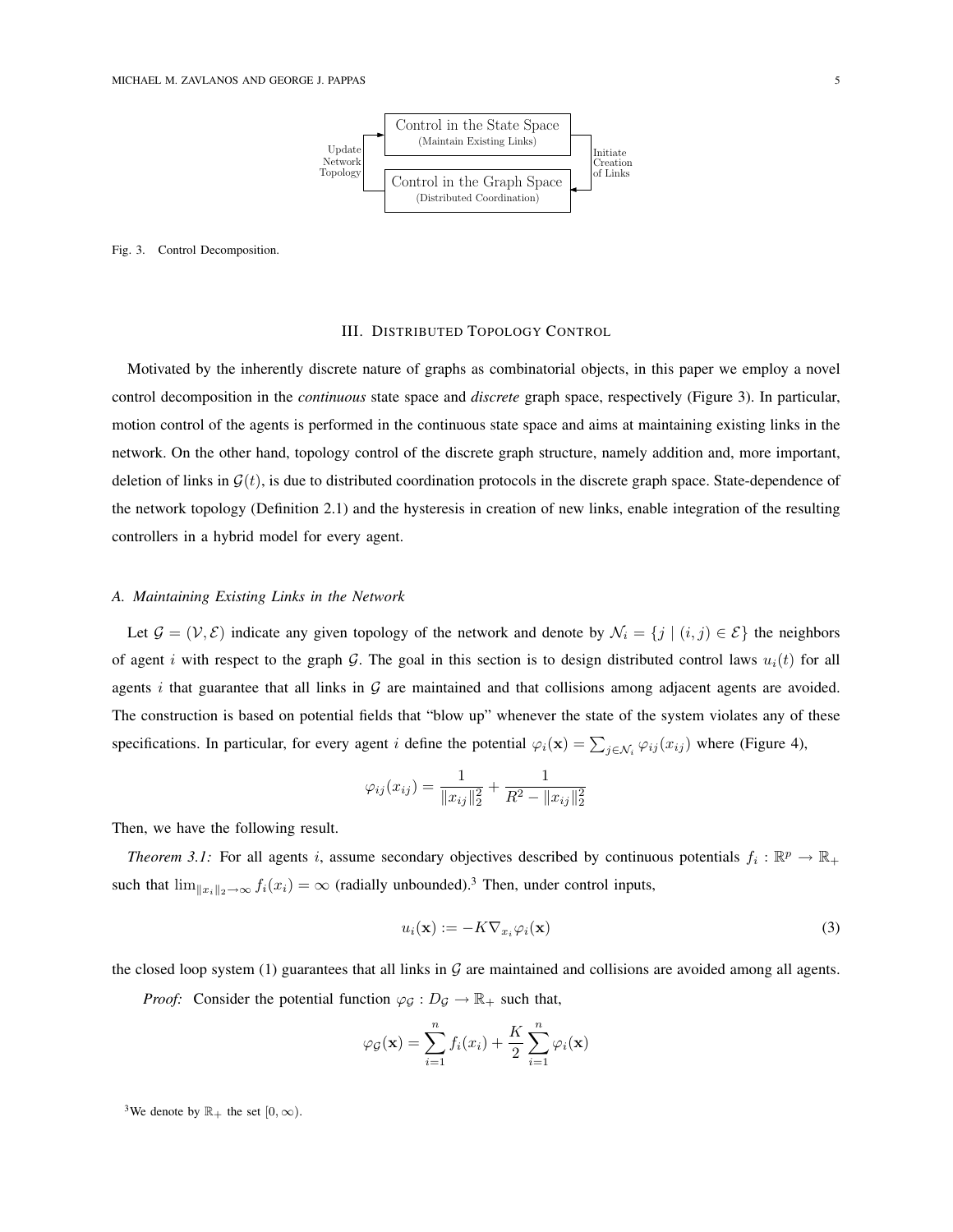

Fig. 4. Plot of the potential  $\varphi_{ij}(x_{ij})$  for  $R = 1$ .

where  $D_{\mathcal{G}} = {\mathbf{x} \in \mathbb{R}^{pn} \mid ||x_{ij}||_2 \in (0,R), \forall (i,j) \in \mathcal{E}}$  and for any  $c > 0$ , define the set  $\Omega_{\mathcal{G}} := {\mathbf{x} \in \mathbb{R}^{pn} \setminus \mathbb{R}^{pn}}$  $D_{\mathcal{G}} | \varphi_{\mathcal{G}}(\mathbf{x}) \leq c$ . Note that  $\Omega_{\mathcal{G}}$  is closed by continuity of  $\varphi_{\mathcal{G}}$  in its domain  $D_{\mathcal{G}}$ .<sup>4</sup> Moreover,

$$
\Omega_{\mathcal{G}} \subseteq \left( \bigcap_{i=1}^{n} \{x_i \mid f_i(x_i) \leq c\} \right) \cap \left( \bigcap_{(i,j)\in \mathcal{E}} \{x_i, x_j \mid \varphi_{ij}(x_{ij}) \leq c\} \right) \subseteq \bigcap_{i=1}^{n} f_i^{-1}([0, c]) = \Omega
$$

By continuity of the potentials  $f_i$ , all sets  $f_i^{-1}([0, c])$  are closed, and so  $\Omega$  is closed as an intersection of closed sets. Moreover,  $f_i^{-1}([0, c])$  are also bounded for all i. To see this, suppose that there exists an i such that  $f_i^{-1}([0, c])$ is unbounded. Then, for every  $N > 0$ , there exists an  $x_i \in f_i^{-1}([0, c])$  such that  $||x_i||_2 > N$ . On the other hand, since  $\lim_{\|x_i\|_2\to\infty} f_i(x_i) = \infty$ , for all  $M > 0$  there exists an  $N > 0$  such that  $\|x_i\|_2 > N$  implies  $f_i(x_i) > M$ . Let  $M > c > 0$ . Then, there exists an  $N > 0$  and  $\tilde{x}_i \in f_i^{-1}([0, c])$  with  $\|\tilde{x}_i\|_2 > N$  such that  $f_i(\tilde{x}_i) > M > c$ , by unboundedness of  $f_i^{-1}([0, c])$ . But,  $\tilde{x}_i \in f_i^{-1}([0, c])$  implies  $f_i(\tilde{x}_i) \in [0, c]$ , which results in a contradiction. Hence, all sets  $f_i^{-1}([0,c])$  are bounded, which implies that  $\Omega$  is also bounded. We conclude that  $\Omega$  is compact, since it is both closed and bounded, and so  $\Omega$ <sub>G</sub> is compact too, as a closed subset of the compact set  $\Omega$ . Now, the time derivative of  $\varphi_{\mathcal{G}}$  in the set  $\Omega_{\mathcal{G}}$  becomes,

$$
\dot{\varphi}_{\mathcal{G}}(\mathbf{x}) = \sum_{i=1}^{n} \dot{f}_i(x_i) + \frac{K}{2} \sum_{i=1}^{n} \dot{\varphi}_i(\mathbf{x})
$$

where,

$$
\sum_{i=1}^{n} \dot{\varphi}_i(\mathbf{x}) = \sum_{i=1}^{n} \sum_{j \in \mathcal{N}_i} \dot{x}_{ij}^T \nabla_{x_{ij}} \varphi_{ij}(\mathbf{x}) = \sum_{i=1}^{n} \sum_{j \in \mathcal{N}_i} \left( \dot{x}_i^T \nabla_{x_{ij}} \varphi_{ij}(\mathbf{x}) - \dot{x}_j^T \nabla_{x_{ij}} \varphi_{ij}(\mathbf{x}) \right)
$$

$$
= \sum_{i=1}^{n} \sum_{j \in \mathcal{N}_i} \left( \dot{x}_i^T \nabla_{x_i} \varphi_{ij}(\mathbf{x}) + \dot{x}_j^T \nabla_{x_j} \varphi_{ij}(\mathbf{x}) \right) = 2 \sum_{i=1}^{n} \sum_{j \in \mathcal{N}_i} \dot{x}_i^T \nabla_{x_i} \varphi_{ij}(\mathbf{x}) = 2 \sum_{i=1}^{n} \dot{x}_i^T \nabla_{x_i} \varphi_i(\mathbf{x})
$$

by symmetry of the functions  $\varphi_{ij}$ . Hence,

$$
\begin{aligned}\n\dot{\varphi}_{\mathcal{G}}(\mathbf{x}) &= \sum_{i=1}^{n} \dot{x}_i^T \nabla_{x_i} f_i(x_i) + K \sum_{i=1}^{n} \dot{x}_i^T \nabla_{x_i} \varphi_i(\mathbf{x}) = \sum_{i=1}^{n} \dot{x}_i^T \big( \nabla_{x_i} f_i(x_i) + K \nabla_{x_i} \varphi_i(\mathbf{x}) \big) \\
&= - \sum_{i=1}^{n} \left\| \nabla_{x_i} f_i(x_i) + K \nabla_{x_i} \varphi_i(\mathbf{x}) \right\|_2^2 \leq 0\n\end{aligned}
$$

<sup>4</sup>Since  $\varphi_{\mathcal{G}}$  is continuous in  $D_{\mathcal{G}}$ , the preimage  $\varphi_{\mathcal{G}}^{-1}([0,c])$  of the closed set  $[0,c]$  is closed.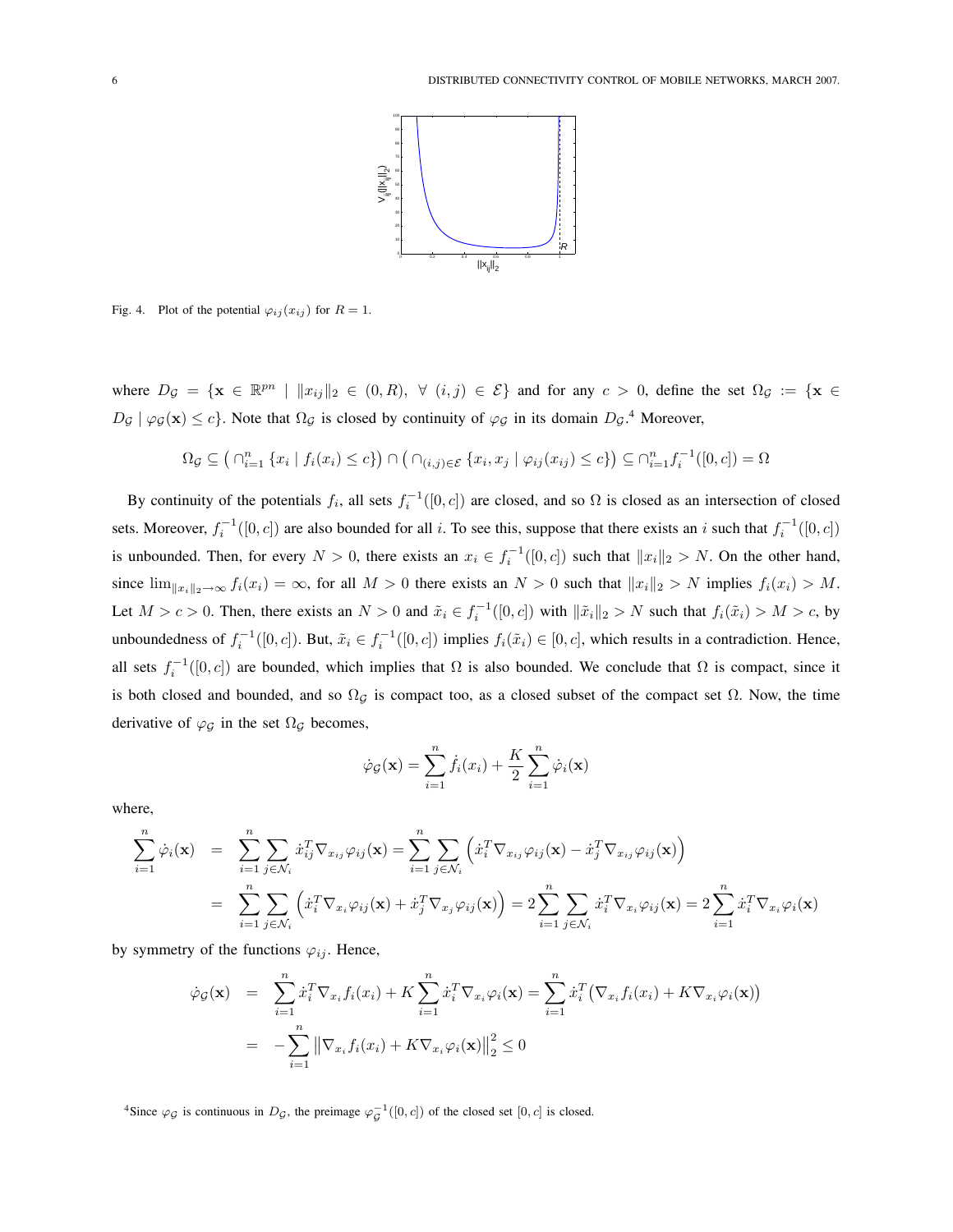#### TABLE I

| $a_{jk}^{[i]}(t)$ | $v_{jk}^{[i]}(t)$ | $a_{jk}^{[i]}(t+1)$ |
|-------------------|-------------------|---------------------|
|                   |                   | 0                   |
|                   |                   |                     |
|                   |                   |                     |
|                   |                   |                     |

which implies that  $\Omega_{\mathcal{G}}$  is positively invariant. Hence, all inter-agent potentials  $\varphi_{ij}$  with  $(i, j) \in \mathcal{E}$  remain bounded.<sup>5</sup> But,  $\lim_{\|x_{ij}\|_2\to 0} \varphi_{ij}(x_{ij}) = \infty$  and  $\lim_{\|x_{ij}\|_2\to R} \varphi_{ij}(x_{ij}) = \infty$  for any  $(i, j) \in \mathcal{E}$ . Thus, for all time t, we have  $||x_{ij}||_2 \in (0, R)$  for all  $(i, j) \in \mathcal{E}$ . In other words, all links in G are maintained and collisions among adjacent agents are avoided. Note, finally, that the *hysteresis* in Definition 2.1 ensures that if a link  $(i, j) \notin \mathcal{E}$  is added to  $\mathcal{E}$ , then the associated potential  $\varphi_{ij}$  is bounded and hence, so is the new potential  $\varphi_{\mathcal{G}}$ . This observation allows us to define level sets of the potentials  $\varphi_G$ .

## *B. Distributed Coordination*

Having developed a distributed motion control framework that maintains existing links among adjacent agents, we now propose distributed coordination protocols to control the discrete structure of the network. The two major components of our approach are locally updated *spanning subgraphs* of the abstract network topology that allow every agent to have a *rough* picture of the network structure and a *market-based* coordination algorithm that enables tie braking whenever simultaneous link deletions may violate network connectivity.

*1) Locally Updated Spanning Subgraphs:* Let  $\mathcal{G}(t) = (\mathcal{V}, \mathcal{E}(t))$  denote the dynamic graph corresponding to the mobile network at time  $t \geq t_0$ . Since connectivity is a global property of the graph  $\mathcal{G}(t)$ , it is necessary that every agent has sufficient knowledge of the structure of  $G(t)$  in order to be able to safely delete a link with a neighbor without violating connectivity. One can easily imagine scenarios where lack of such information might result in violation of connectivity, i.e., if a link is deleted from a graph that is a tree. Hence, we assume that every agent  $i$ can locally estimate a *spanning subgraph*  $G_i(t) = (V, \mathcal{E}_i(t))$  of the graph  $\mathcal{G}(t)$ , using information from its nearest neighbors  $\mathcal{N}_i(t) = \{j \mid (i,j) \in \mathcal{E}(t)\}$  only.<sup>6</sup> In particular, let  $A_i(t) = (a_{jk}^{[i]}(t))$ ¢ denote the Adjacency matrix corresponding to the graph  $G_i(t)$  at time t. Then, the dynamics of a link  $j \sim k$  can be expressed as (Table I),<sup>7</sup>

$$
a_{jk}^{[i]}(t+1) := \neg \big(a_{jk}^{[i]}(t) \leftrightarrow v_{jk}^{[i]}(t)\big) \tag{4}
$$

<sup>5</sup>By continuity, the potentials  $f_i$  are bounded in any compact subset of  $\mathbb{R}^p$ , hence they are bounded in  $\Omega_g$ .

<sup>&</sup>lt;sup>6</sup>The requirement that  $G_i(t)$  is a *spanning subgraph* of  $G(t)$  is necessary to guarantee connectivity of the graph  $G(t)$  for all  $t \geq t_0$ , as it will be shown in Section V.

<sup>7</sup>See Appendix for an overview of Boolean Operations.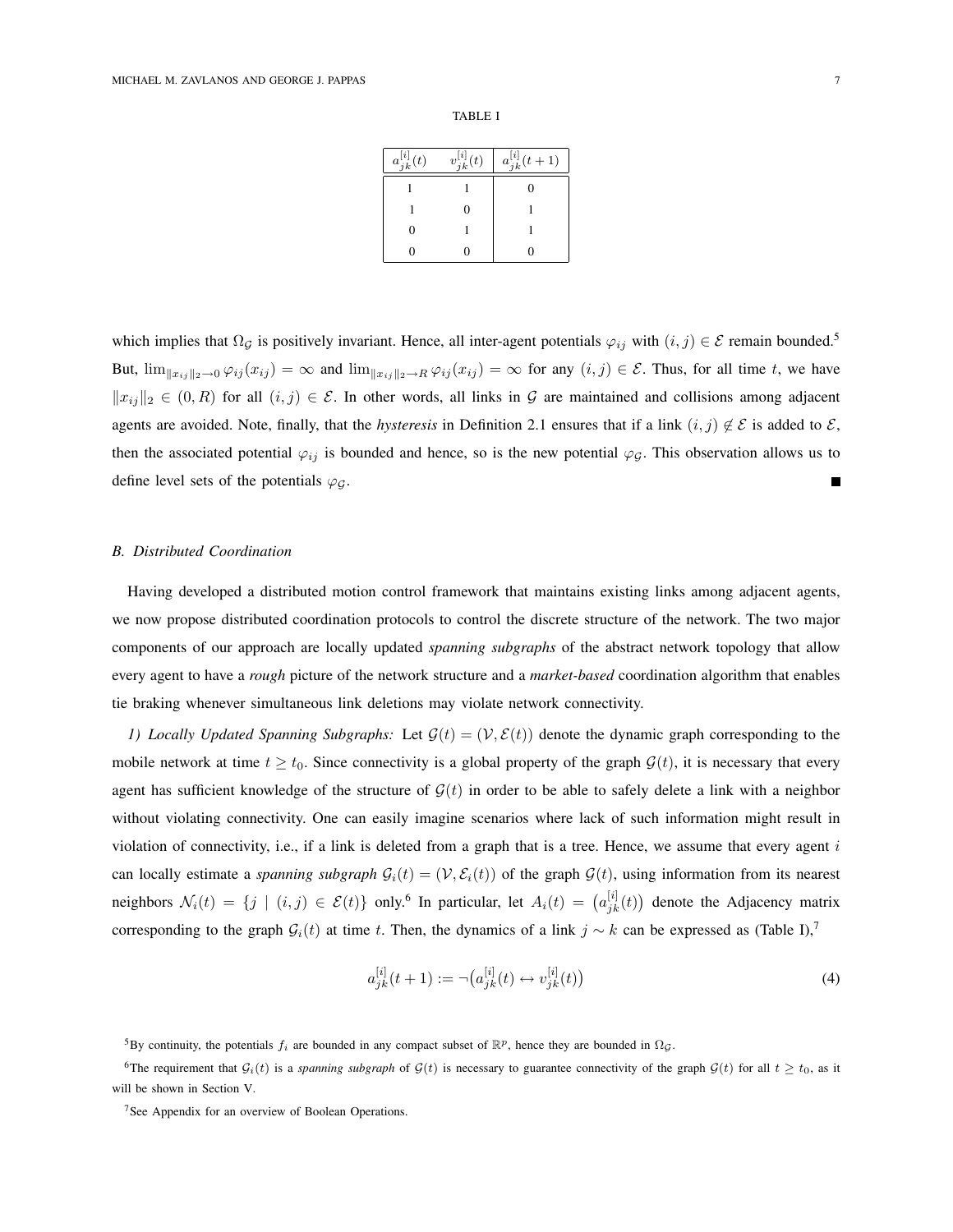#### TABLE II

| Entry       | $A_i$ | $A^{(1)}$ | $\neg A_i$ | $(\neg A_i) \wedge A_i^{(1)}$ | $E_i$    | $F_i$ |
|-------------|-------|-----------|------------|-------------------------------|----------|-------|
| $i \sim j$  |       |           | $\Omega$   |                               | 1        | 0     |
|             |       | 0         | 0          |                               |          | 0     |
|             | 0     |           |            |                               |          |       |
|             | 0     | 0         |            |                               | 1        |       |
|             | 1     |           | 0          | $\theta$                      | $\Omega$ |       |
| $j \sim k$  |       | 0         |            |                               | $\theta$ |       |
| $j,k\neq i$ |       |           |            |                               | $\Omega$ |       |
|             |       | 0         |            |                               | $\Omega$ |       |

where  $v_{jk}^{[i]}(t) \in \{0,1\}$  indicates a control input, such that  $v_{jk}^{[i]}(t) = 1$  indicates an action to create or delete a link  $j \sim k$ .<sup>8</sup> In matrix form, the dynamics in equation (4) become,

$$
A_i(t+1) := H_i(t) := \neg (A_i(t) \leftrightarrow V_i(t)))
$$
\n(5)

where the control input  $V_i(t) = (v_{jk}^{[i]}(t))$ ¢ is a symmetric matrix ensuring that, if  $A_i(t_0)$  is symmetric, then  $A_i(t)$  is also symmetric for all time  $t \geq t_0$ .

Let  $E_i = \vee_{j \neq i} (e_i e_j^T \vee e_j e_i^T)$ , where  $e_i$  is a column vector of all entries equal to zero but the *i*-th entry which is equal to one. Then, the expression  $E_i \wedge (\neg A_i(t))$  indicates links  $i \sim j$  that agent i can create with agents  $j \notin \mathcal{N}_i(t)$ . Moreover, let  $A_i^{(1)}(t) = \vee_{j \in \mathcal{N}_i(t)} A_j(t)$  indicate existing links in the network, available by the 1-hop neighbors  $\mathcal{N}_i(t)$  of agent i. Then, the expression  $(\neg A_i(t)) \wedge A_i^{(1)}(t)$  indicates existing links in the network that agent  $i$  is not currently aware of. Hence, the expression (Table II),

$$
F_i(t) := ((\neg A_i(t)) \land A_i^{(1)}(t)) \lor (E_i \land (\neg A_i(t)))
$$
\n(6)

indicates, either existing links in the network that agent  $i$  is not aware of, or links that agent  $i$  can create with agents  $j \notin \mathcal{N}_i(t)$ . Clearly,  $F_i(t)$  captures all new links that agent i can add to  $A_i(t)$ . On the other hand, the Adjacency matrix  $A_i(t)$  includes all existing links in  $\mathcal{G}_i(t)$ , which are also candidates to be deleted. Since  $F_i(t) \wedge A_i(t) = 0$ , we can decouple the control input  $V_i(t)$  into a component  $F_i(t) \wedge V_i^c(t)$  regulating link *creations* and a component  $A_i(t) \wedge V_i^d(t)$  regulating link *deletions*. Hence, the control input becomes,

$$
V_i(t) := (F_i(t) \wedge V_i^c(t)) \vee (A_i(t) \wedge V_i^d(t))
$$
\n
$$
(7)
$$

where, in general,  $V_i^c(t) \neq V_i^d(t)$ . Note that the component  $F_i(t) \wedge V_i^c(t)$  prevents updating  $A_i(t)$  with new links  $j \sim k$ , where  $j, k \neq i$ , if they are not provided by adjacent agents. On the other hand, if  $((\neg A_i(t)) \wedge A_i^{(1)}(t))$ ¢  $\rightarrow$  $V_i^c(t)$ , then  $A_i(t)$  is updated with all existing links in the network that agent i is not aware of. The following proposition shows that if the estimates  $G_i(t)$  of all agents are exclusively initialized with nearest neighbor links and the overall network  $\mathcal{G}(t)$  is fixed and connected, then the agents will achieve *consensus* on their estimates  $A_i(t)$ 

<sup>8</sup>The discrete time semantics in (4) will be made clear in Section IV.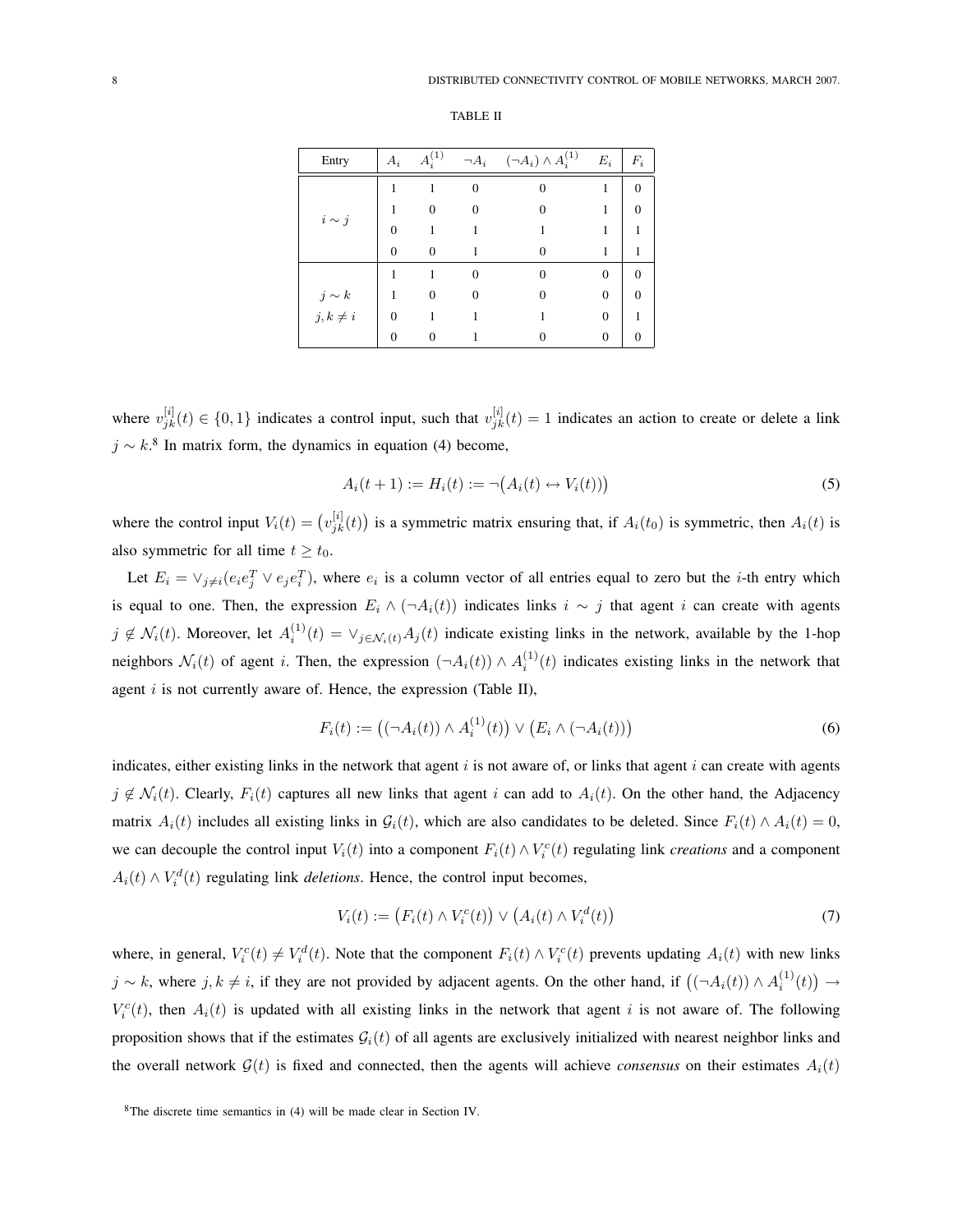in finite time. Hence, the proposed local dynamics (5) allow every agent to have a *rough* picture of the overall network, as desired.

*Proposition 3.2:* Assume a fixed graph  $\mathcal{G}(t_0)$  with corresponding adjacency matrix  $A(t_0)$  and initialize the estimates  $A_i(t_0)$  of all agents such that  $A_i(t_0) = E_i \wedge A(t_0)$ . Let  $V_i^c(t) = \left( (\neg A_i(t)) \wedge A_i^{(1)}(t) \right)$ ¢ and  $V_i^d(t) = \mathbf{0}$ for all time  $t \ge t_0$ . Then,  $A_i(t_0 + n - 1) = A(t_0)$  for all agents i.

*Proof:* Observe that,

$$
F_i(t) \wedge V_i^c(t) \leftrightarrow F_i(t) \wedge ((\neg A_i(t)) \wedge A_i^{(1)}(t)) \leftrightarrow ((\neg A_i(t)) \wedge A_i^{(1)}(t))
$$

and the dynamical system (5) becomes,<sup>9</sup>

$$
A_i(t+1) = \neg (A_i(t) \leftrightarrow ((\neg A_i(t)) \land A_i^{(1)}(t))) \leftrightarrow (A_i^{(1)}(t) \lor A_i(t))
$$
\n(8)

Define, further, existing links in the network provided by the  $k$ -hop neighbors of agent  $i$ ,

 $\langle k \rangle$ 

$$
A_i^{(k)}(t) := \vee_{j_1 \in \mathcal{N}_i \dots j_k \in \mathcal{N}_{j_{k-1}}} A_{j_k}(t)
$$

and for any  $1 \leq l \leq k$  observe that,

$$
A_i^{(k)}(t) \leftrightarrow \forall_{j_1 \in \mathcal{N}_i \dots j_l \in \mathcal{N}_{j_{l-1}}} A_{j_l}^{(k-l)}(t)
$$

where by convention  $j_0 = i$ . Hence, using the dynamical system (8), we get the recursion,

$$
A_i^{(k)}(t+1) \leftrightarrow \vee_{j_1 \in \mathcal{N}_i...j_k \in \mathcal{N}_{j_{k-1}}} A_{j_k}(t+1) \leftrightarrow \vee_{j_1 \in \mathcal{N}_i...j_k \in \mathcal{N}_{j_{k-1}}} (A_{j_k}(t) \vee A_{j_k}^{(1)}(t)) \leftrightarrow A_i^{(k)}(t) \vee A_i^{(k+1)}(t)
$$

and so,

$$
A_i(t) \leftrightarrow A_i(t-1) \vee A_i^{(1)}(t-1) \leftrightarrow A_i(t-2) \vee A_i^{(1)}(t-2) \vee A_i^{(2)}(t-2) \leftrightarrow \vee_{j=0}^k A_i^{(j)}(t-k)
$$

which models the information propagation in the network. Clearly, if the graph is connected, then,

$$
A_i(t_0+n-1)\leftrightarrow \vee_{j=0}^{n-1}A_i^{(j)}(t_0)\leftrightarrow \vee_{j=1}^nA_j(t_0)\leftrightarrow A(t_0)
$$

which completes the proof.

2) Market-Based Coordination: Having defined the network estimates  $G_i(t)$  that allow every agent to have a rough picture of the overall network and their local dynamics (5), the main challenge is to determine control inputs  $V_i^c(t)$  and  $V_i^d(t)$  for all agents i that ensure connectivity of each subgraph  $G_i(t)$  for all time t. Then, in Section V, we show that connectivity of  $G_i(t)$  for all i implies connectivity of the overall network  $G(t)$ . Regarding creation of links in  $G_i(t)$  by agent i, we define the control input  $V_i^c(t) = (v_{jk}^{[i]c})$  as,

$$
v_{jk}^{[i]c}(t) := \neg((j = i) \lor (k = i)) \lor (x_k(t) \in \mathcal{B}_r(x_j(t)))
$$
\n(9)

<sup>9</sup>Note that equation (8) can be rewritten as  $A_i(t+1) := \vee_{j \in \mathcal{N}_i} (A_i(t) \vee A_j(t))$ , which is exactly a consensus equation on the estimates  $A_i(t)$ .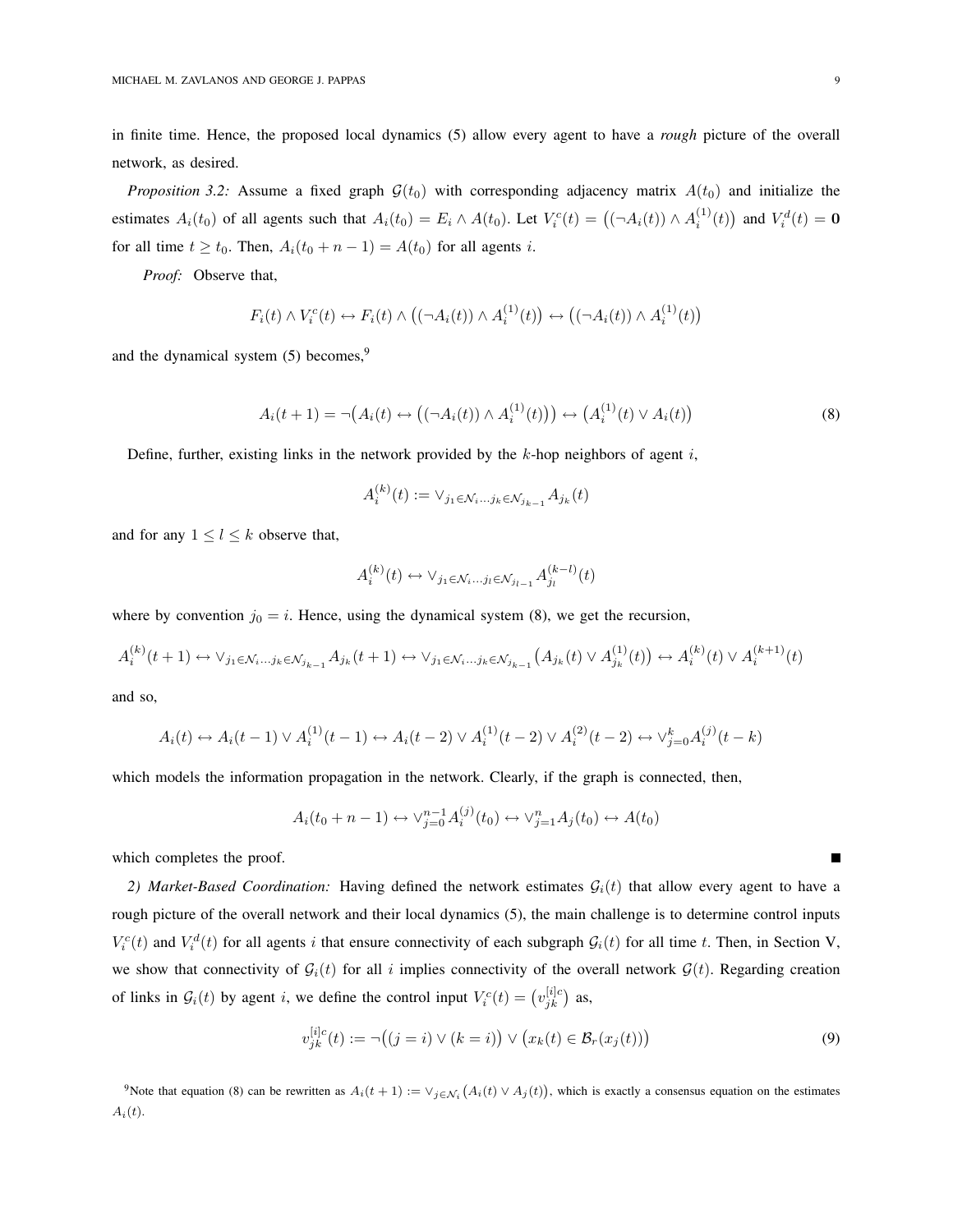

Fig. 5. Deleting any of the links (3,4) or (9,10) individually does not violate connectivity, but deleting them both results in a disconnected graph. None of the involved agents are adjacent.

where  $r > 0$  is as in Definition 2.1 and  $(j = i) \vee (k = i)$  guarantees the local nature of the controller (note that  $v_{ij}^{[i]c}(t_1) = 1$  in Figure 2). Note that  $v_{jk}^{[i]c}(t) = 1$  for all  $j, k \neq i$ , which implies that  $((\neg A_i(t)) \wedge A_i^{(1)}(t))$ ¢  $\rightarrow V_i^c(t)$ and so by equation (5),  $A_i(t)$  is updated with all existing links in the network that agent i is not aware of.

Deletion of links  $i \sim j$  by any agent i is, however, nontrivial due to the possibility for simultaneous link deletions by multiple non-adjacent agents that may generate a disconnected graph (Figure 5). To avoid such scenarios, we require that at most one link can be deleted from  $\mathcal{G}(t)$  at every time instant t and employ a *market-based* coordination framework to achieve consensus of all agents regarding the deleted link. For this, let  $\mathcal{N}_i^r(t) = \{j \mid x_j(t) \in$  $\mathcal{B}_r(x_i(t))$  denote the set of r-neighbors of agent i at time t, where  $r > 0$  is according to Definition 2.1 and,

$$
\mathcal{B}_r(x_i(t)) = \{ y(t) \in \mathbb{R}^p \mid ||y(t) - x_i(t)||_2 < r \}
$$
\n(10)

denotes an open ball of radius  $r > 0$  centered at  $x_i(t) \in \mathbb{R}^p$ . Then,  $\mathcal{N}_i^r(t) \subseteq \mathcal{N}_i(t)$  and links  $i \sim j$  with neighbors  $j \in \mathcal{N}_i(t) \setminus \mathcal{N}_i^r(t)$  are all candidates to be deleted, by Definition 2.1. Define further the functions  $bid: 2^{\mathbb{N}} \times \mathbb{R}_+ \to \mathbb{R}_+$ and  $g: 2^{\mathbb{N}} \to \mathbb{N}$  with,  $\overline{a}$ 

$$
bid(X, b) := \begin{cases} b \in X & \text{if } X \neq \emptyset \\ 0 & \text{otherwise} \end{cases}
$$

and,

$$
g(X) := \begin{cases} i \in X & \text{if } X \neq \emptyset \\ 0 & \text{otherwise} \end{cases}
$$

where  $i \in X$  can be chosen according to any policy, deterministic or not. Then, the proposed auction mechanism is described in Algorithm 1 and the corresponding market-based coordination scheme consists of multiple such auctions taking place sequentially.

Given the winning link  $w_i(t)$  corresponding to the highest bid in the auction in Algorithm 1, the control input that regulates link deletions  $V_i^d(t) = (v_{jk}^{[i]d}(t))$ ¢ , becomes (note that  $v_{ij}^{[i]d}(t_2) = 1$  in Figure 2),

$$
v_{jk}^{[i]d}(t) := (w_i(t) = j \sim k) \land (|w_i(t)| = 1)
$$
\n(11)

Note that whenever  $|w_i(t)| > 1$ , there is either a tie in the bids or no bids were sent in the network. In any such case,  $V_i^d(t) = 0$  for all agents i and no link is deleted from any set  $\mathcal{E}_i(t)$ . Clearly, the existence of some notion of *synchronization* of all agents to the same auction for all time is necessary for correctness of the above market-based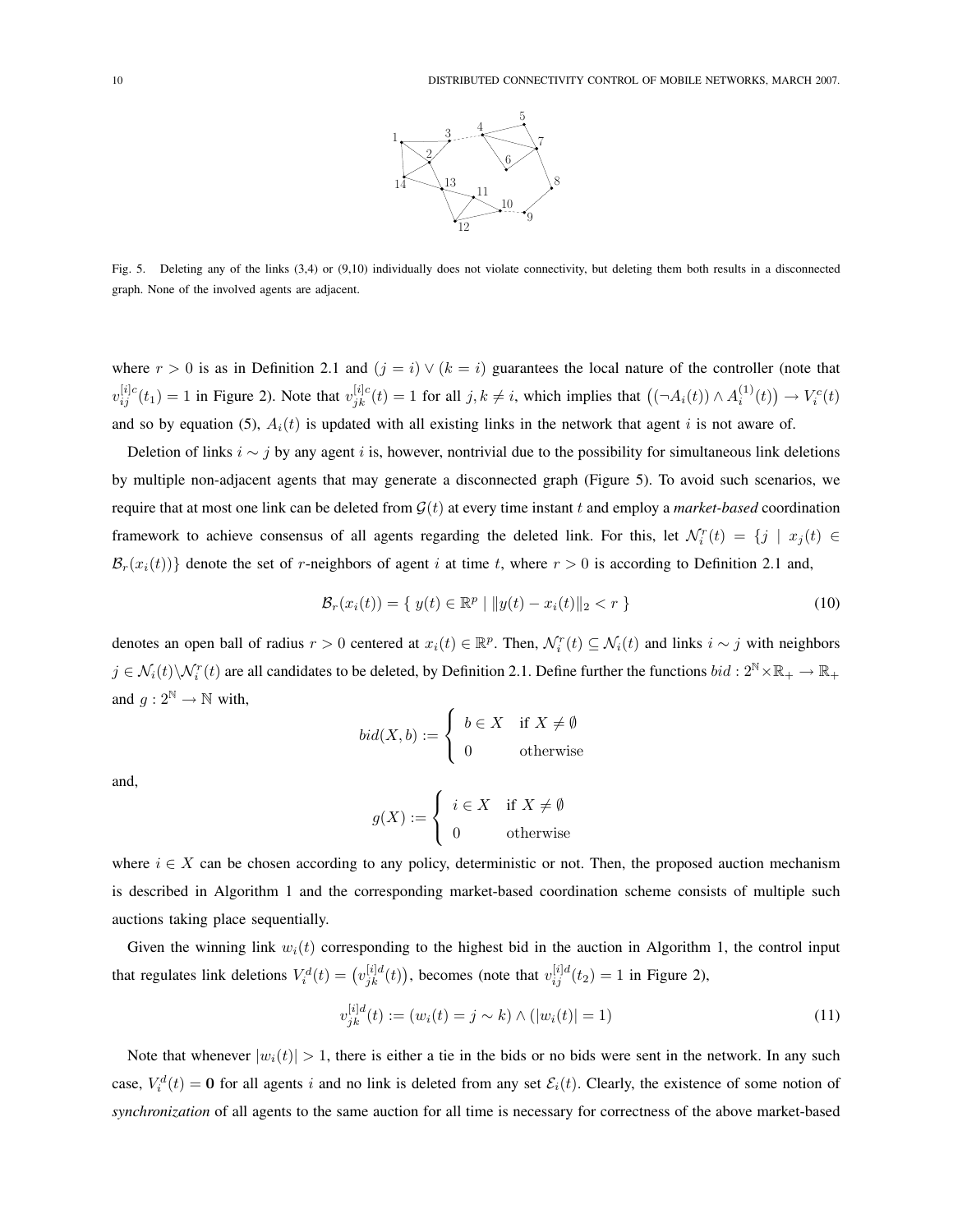## **Algorithm 1** Auction Mechanism for Agent  $i$

- 1: Compute the set of *safe* neighbors  $S_i(t)$  which is such that if the link  $i \sim j$  with  $j \in S_i(t)$  is deleted from  $\mathcal{E}_i(t)$ , then  $G_i(t)$  remains connected, i.e.,  $S_i(t) := \{j \in \mathcal{N}_i(t) \setminus \mathcal{N}_i^r(t) \mid \lambda_2(L(\mathcal{E}_i(t) \setminus \{i \sim j\})) > k - 1\}$ , according to Remark 2.4.
- 2: Initialize a request for a link deletion  $r_i = [i \ g(\mathcal{S}_i(t)) \ bid(\mathcal{S}_i(t), b)]^T \in \mathbb{R}^3$  that consists of the link  $i \sim g(\mathcal{S}_i(t))$  that is to be deleted and a bid  $b \in \mathbb{R}_+$  indicating how "important" this request is.
- 3: Initialize a set of max-bids  $\mathcal{M}_i(t) \in 2^{\mathbb{R}^3}$  and a binary vector of tokens  $T_i(t) \in \{0,1\}^n$  indicating the start of an auction, by  $\mathcal{M}_i(t) := \{r_i(t)\}\$ and  $T_{ii} = 1$ , respectively.
- 4: while  $(\wedge_{j=1}^{n} T_{ij}(t)) = 0$  do
- 5: Collect tokens from adjacent agents only, i.e.,  $T_i(t+1) := T_i(t) \vee$ ¡  $\vee_{j\in\mathcal{N}_i(t)} T_j(t)$ ¢
- 6: Apply a max-consensus update on  $\mathcal{M}_i(t)$ , i.e.,  $\mathcal{M}_i(t+1) := \{r_j | j = \text{argmax}\}$  $r_k \in \bigcup_{l \in \{\mathcal{N}_i(t),i\}} \mathcal{M}_l(t)$  ${r_{k3}}$ ª
- 7: end while
- 8: Compute the *winner* link of the auction  $w_i(t)$ , i.e.,  $w_i(t) := \{r_{j1} \sim r_{j2} \mid r_j \in \mathcal{M}_i(t)\}\$

coordination scheme. This requirement becomes even more important in the presence of communication time delays in the system (Section IV).

*Remark 3.3:* Note that any positive real numbers can serve as bids in Algorithm 1. However, letting  $b \ge 0$  be a function of the distance  $||x_i(t) - x_{g(S_i)}(t)||_2$  or the size of the neighbor set  $|\mathcal{N}_i(t)|$  is a rather natural choice that can also be associated with signal strength or power consumption properties of the overall network.

*Remark 3.4:* The condition  $(\wedge_{j=1}^{n} T_{ij}(t)) = 1$  indicating the end of the *while* loop in Algorithm 1, clearly implies convergence of the max-consensus algorithm on the sets  $\mathcal{M}_i(t)$  to the maximum over all agents. The motivation for using tokens  $T_i(t)$  to indicate the end of an auction, instead of a fixed  $(n-1)$ -step termination condition, which for connected networks is sufficient for convergence of the max-consensus algorithm, is twofold. First, it utilizes the structure of the network resulting in more efficient updating.<sup>10</sup> Second, it can deal with communication time delays in the system, where the time required for  $n - 1$  steps of Algorithm 1 can be significantly different for distinct agents, preventing convergence of all agents to a common outcome. It is also worth noting that the memory and communication cost for transmitting the binary tokens is minimal.

## IV. MODELING THE AGENTS IN THE PRESENCE OF TIME DELAYS

Integration of the continuous time control laws in Subsection III-A with the discrete coordination protocols in Subsection III-B gives rise to a hybrid model for every agent [23] that consists of a *navigation* and a *coordination* automaton, as shown in Figure 6. *Input* to the navigation automaton of agent i consists the neighbor set  $\mathcal{N}_i(t)$ , while *output* is its updated state  $x_i(t)$ . On the other hand, *inputs* to the coordination automaton of agent i consist the states  $x_j(t)$ , network estimates  $A_j(t)$ , max-bid sets  $\mathcal{M}_j(t)$  and token vectors  $T_j(t)$  of all agents, while *outputs* are

<sup>&</sup>lt;sup>10</sup>For a complete graph 1 step is sufficient for convergence of the max-consensus algorithm.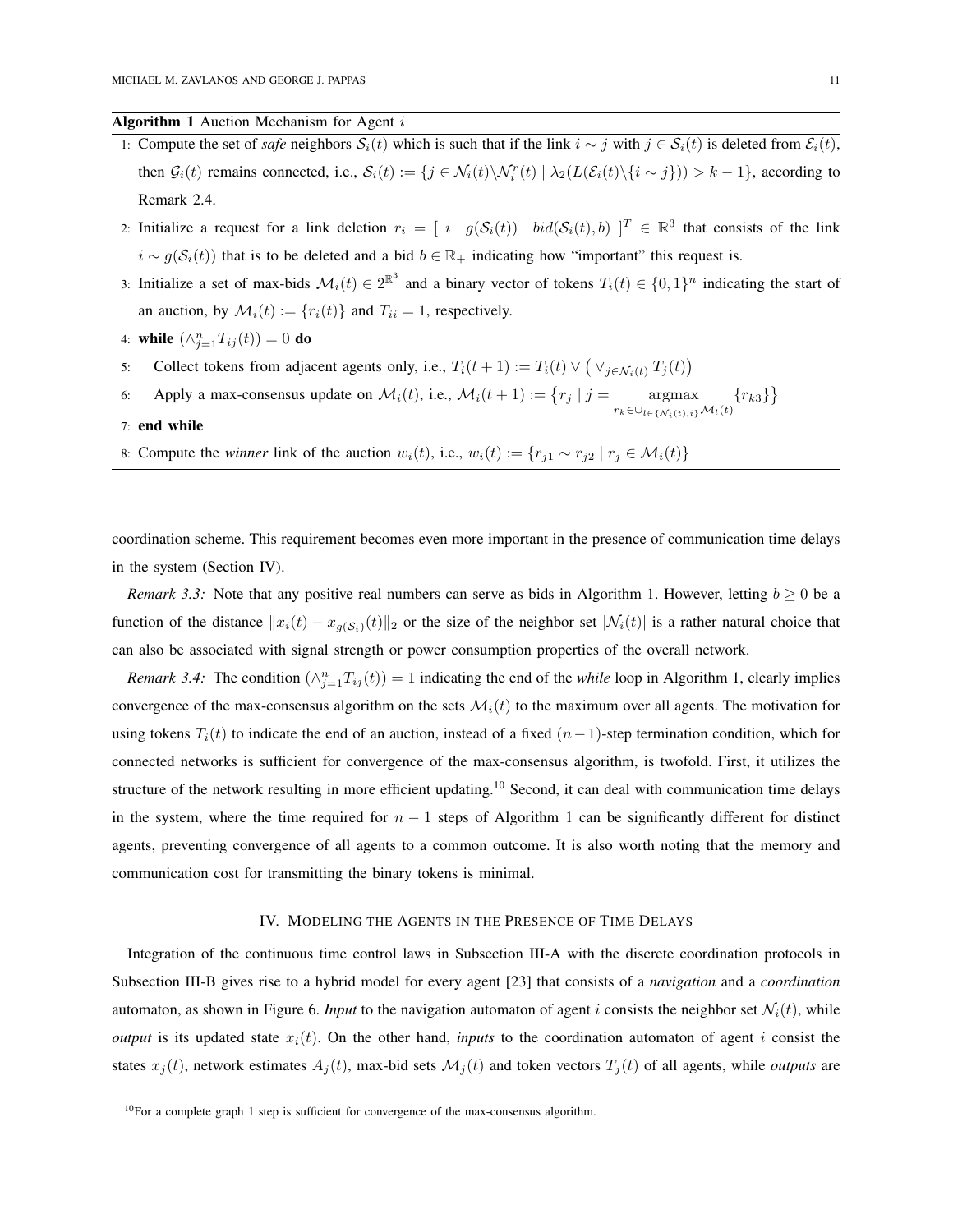

Fig. 6. Model for Agent i.

its own updated neighbor set  $\mathcal{N}_i(t)$ , network estimate  $A_i(t)$ , max-bid set  $\mathcal{M}_i(t)$  and token vector  $T_i(t)$ .<sup>11</sup> Updates in both navigation and coordination automata depend explicitly on nearest neighbors  $\mathcal{N}_i(t)$ , hence the distributed nature of the approach. The two automata are synchronized and together consist the model of agent i. The following notion of a *predicate* enables us to formally define the aforementioned automata.

*Definition 4.1 (Predicate):* Let  $X = \{x_1, \ldots, x_n\}$  be a finite set of variables. We define a predicate  $\psi(X)$  over X to be a finite conjunction of strict or non-strict inequalities over X. We denote the set of all predicates over X by  $Pred(X)$ .

In other words, a predicate is a logical formula. For example, the predicate  $\psi(X) = (||x - x_0||_2 < r)$  over the set of variables  $X \in \mathbb{R}^N$  returns 1 if x belongs in the open ball  $||x - x_0||_2 < r$  and 0 otherwise. Hence, the navigation automaton for agent i can be defined as follows.<sup>12</sup>

*Definition 4.2 (Navigation Hybrid Automaton):* We define the navigation hybrid automaton of agent i to be the tuple  $N_i = (X_{N_i}, V_{N_i}, E_{N_i}, \Sigma_{N_i}, sync, inv, init, guard, reset, flow)$ , where,

- $X_{N_i} = \{x_i\}$  denotes the set of owned state variables with  $x_i \in \mathbb{R}^p$ .
- $V_{N_i} = \{N\}$  denotes the finite set of control modes.<sup>13</sup>
- $E_{N_i} = \{(N, N)\}\text{, denotes the set of control switches.}$
- $\Sigma_{N_i} = \{update_i\}$  denotes the set of synchronization labels.
- sync:  $E_{N_i} \to \Sigma_{N_i}$  with, sync $((N, N)) = update_i$ , denotes the synchronization map mapping each control switch to a synchronization label.
- inv:  $V_{N_i} \to Pred(X_{N_i})$  with inv(N) = true, denotes the invariant conditions of the hybrid automaton.
- *init* :  $V_{N_i} \to Pred(X_{N_i})$  with  $init(N) = true$ , denotes the set of initial conditions.
- guard :  $E_{N_i} \to Pred(X_{N_i})$  with guard $((N, N)) = true$ , denotes the set of guards of the hybrid automaton.
- $reset : E_{N_i} \to X_{N_i}$  with  $x_i := reset((N, N)) = x_i$ , denotes the set of resets associated with the guards of the hybrid automaton.
- $flow: V_{N_i} \to X_{N_i}$  with  $\dot{x}_i := flow(N) = -\nabla_{x_i} f_i(x_i) K \nabla_{x_i} \varphi_i(\mathbf{x})$ , denotes the flow conditions of the

<sup>11</sup>Technically, the model we propose for the agents does not correspond to an Input/Output hybrid automaton [24], but to a composition of synchronized automata. In our framework, the terms *input* and *output* are used for presentation purposes, exclusively.

 $12$ To simplify notation, we hereafter drop the dependence of the state variables on time t.

<sup>&</sup>lt;sup>13</sup>The shorthand notation stands for  $N := Navigate$ .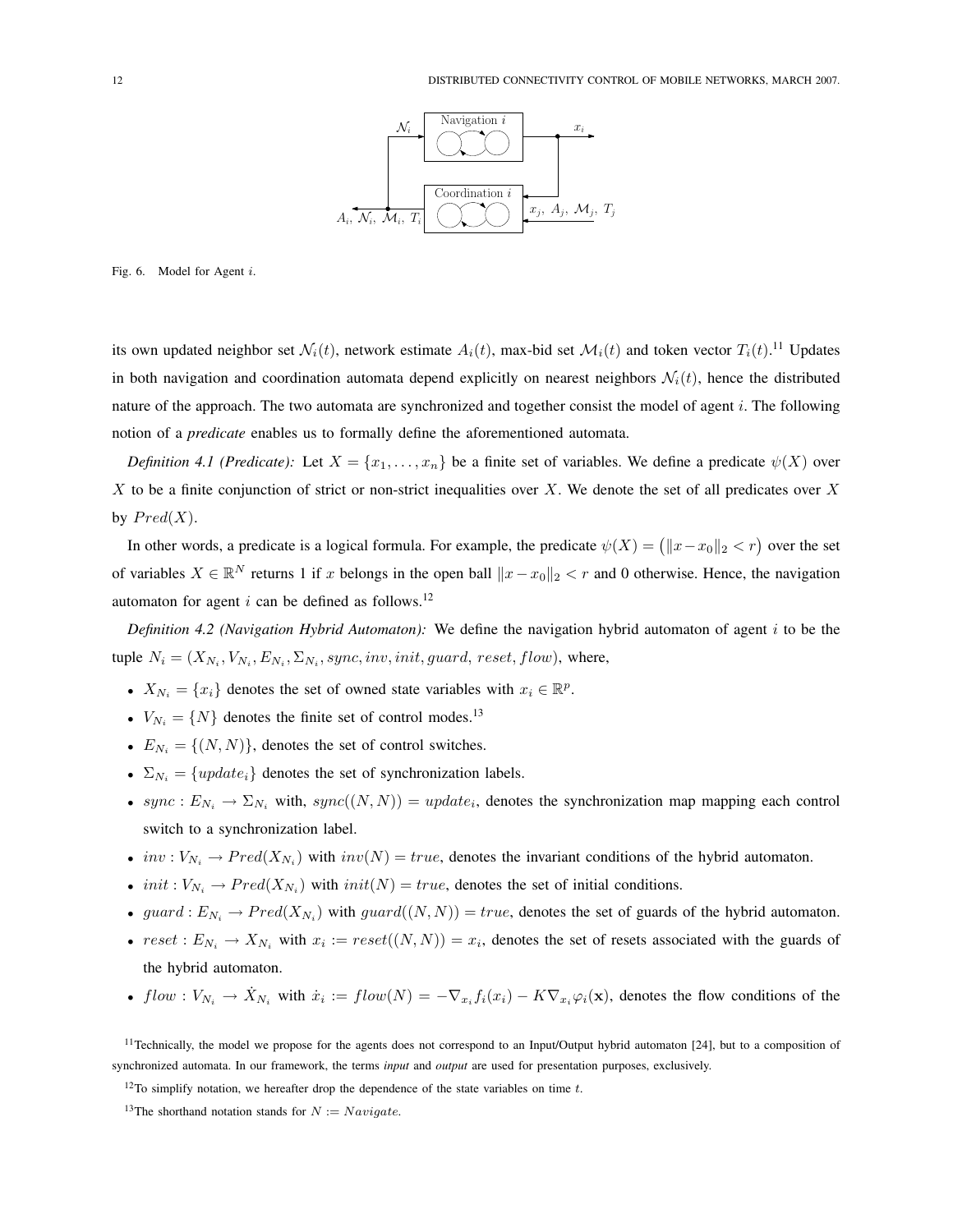

Fig. 7. Navigation Automaton for Agent i.

hybrid automaton that constrain the first time derivatives of the system variables in mode  $v \in V_{N_i}$ .

Figure 7 shows the graph representation of the hybrid automaton  $N_i$ . Observe that  $N_i$  consists of a single mode including agent i's dynamics as in Theorem 3.1, while self transitions in  $N_i$  are synchronized with transitions of agent i's coordination automaton due to the synchronization labels  $sync((N, N)) = update_i$ . Such transitions are triggered whenever the set of neighbors  $\mathcal{N}_i$  of agent i is updated with new agents. In particular, we define the indicator function of an update in the neighbor set  $\mathcal{N}_i$  by,

$$
\mathcal{I}_{\mathcal{N}_i}^{new} := \neg \big( \wedge_{j=1}^n \big( a_{ij}^{[i]} \leftrightarrow h_{ij}^{[i]} \big) \big)
$$

where  $h_{ij}^{[i]}(t)$  denotes the  $(i, j)$ -th entry of the matrix  $H_i(t)$  in equation (5). Clearly, if  $\mathcal{I}_{\mathcal{N}_i}^{new} = 0$ , then no update has been done in  $\mathcal{N}_i$ .

On the other hand, the coordination automaton  $C_i$  of agent i implements the auction mechanism in Algorithm 1, while it also computes the set of neighbors  $\mathcal{N}_i$  and updates the spanning subgraph estimate  $A_i$ . Note that, in order to account for communication time delays, transitions of the coordination automaton are *time triggered*. In particular,  $C_i$  stays in each mode for time  $\tau_i \geq 0$ , which has to be finite but may vary after every transition according to any policy, deterministic or not. Moreover, we define the quantities,

$$
T_{\vee i} := \vee_{j=1}^{n} T_{ij} \quad \text{and} \quad T_{\wedge i} := \wedge_{j=1}^{n} T_{ij}
$$

indicating the existence of at least one token in  $T_i$  or the existence of exactly n tokens in  $T_i$ , respectively. Hence, we have the following definition.

*Definition 4.3 (Coordination Hybrid Automaton):* We define the coordination hybrid automaton of agent i to be the tuple  $C_i = (X_{C_i}, V_{C_i}, E_{C_i}, \Sigma_{C_i}, sync, inv, init, guard, reset, flow)$ , where,

- $X_{C_i} = \{t, t_0^i, r_i, w_i, T_i^z, \mathcal{M}_i^z, A_i^z, \mathcal{N}_i^r, \mathcal{N}_i, \mathcal{S}_i \mid z = a, b, c\}$  denotes the set of owned state variables with  $t, t_0^i \in \mathbb{R}_+$ ,  $r_i \in \mathbb{R}^3$ ,  $\mathcal{N}_i^r, \mathcal{N}_i, \mathcal{S}_i \in 2^{\mathbb{N}}$ ,  $w_i \in \mathbb{N}^2$  and  $T_i^z \in \{0, 1\}^n$ ,  $\mathcal{R}_i^z \in 2^{\mathbb{R}^3}$ ,  $A_i^z \in \{0, 1\}^{n \times n}$  for  $z = a, b, c$ .
- $V_{C_i} = \{Init, S_z, B_z, U_z, D_z \mid z = a, b, c \}$  denotes the finite set of control modes.<sup>14</sup>
- $E_{C_i} = \{ (Init, B_a), (S_z, B_z), (B_z, U_z), (U_z, U_z), (U_z, D_z), (D_z, S_{z+1 \text{(mod3)}}) \mid z = a, b, c \}$ , denotes the set of control switches.
- $\Sigma_{C_i} = \{update_i\}$  denotes the set of synchronization labels.

<sup>14</sup>The shorthand notation stands for  $B := Bid$ ,  $U := Update$ ,  $D := Decision$ ,  $S := Start$ .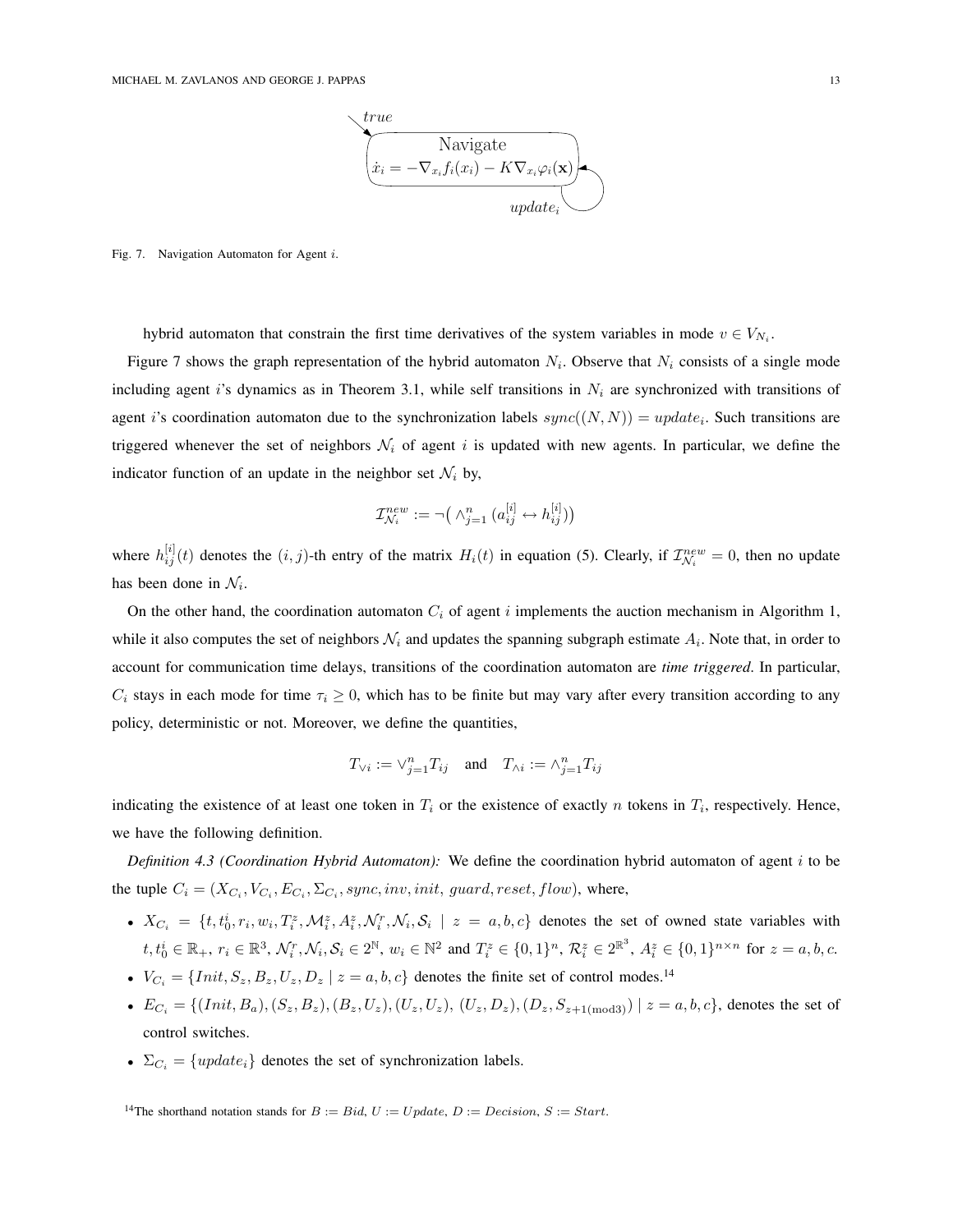

Fig. 8. Coordination Automaton for Agent i.

- sync :  $E_{C_i} \to \Sigma_{C_i}$  with,  $sync(e) = update_i$  if  $\mathcal{I}_{\mathcal{N}_i}^{new} = 1$  for all  $e \in E_{C_i}$ , denotes the synchronization map mapping each control switch to a synchronization label.
- $inv: V_{C_i} \to Pred(X_{C_i})$  with  $inv(v) = (t < t_0^i + \tau_i)$  for all  $v \in V_{C_i} \setminus \{Init\}$ , denotes the invariant conditions of the hybrid automaton.
- *init* :  $V_{C_i} \to Pred(X_{C_i})$  with  $init(Init) = true$ , denotes the set of initial conditions.
- guard :  $E_{C_i} \to Pred(X_{C_i})$  with,
	- $\hspace{0.1 cm}$  guard $((U_z, U_z))$ ¢  $=(T_{\wedge i}^{z}=0)$  for  $z=a,b,c,$
	- $\hspace{-.6cm}-$  guard $((U_z, D_z))$  $\tilde{\mathcal{L}}$  $=(T_{\wedge i}^{z}=1)$  for  $z=a,b,c,$
	- $guard(e) = true$ , otherwise,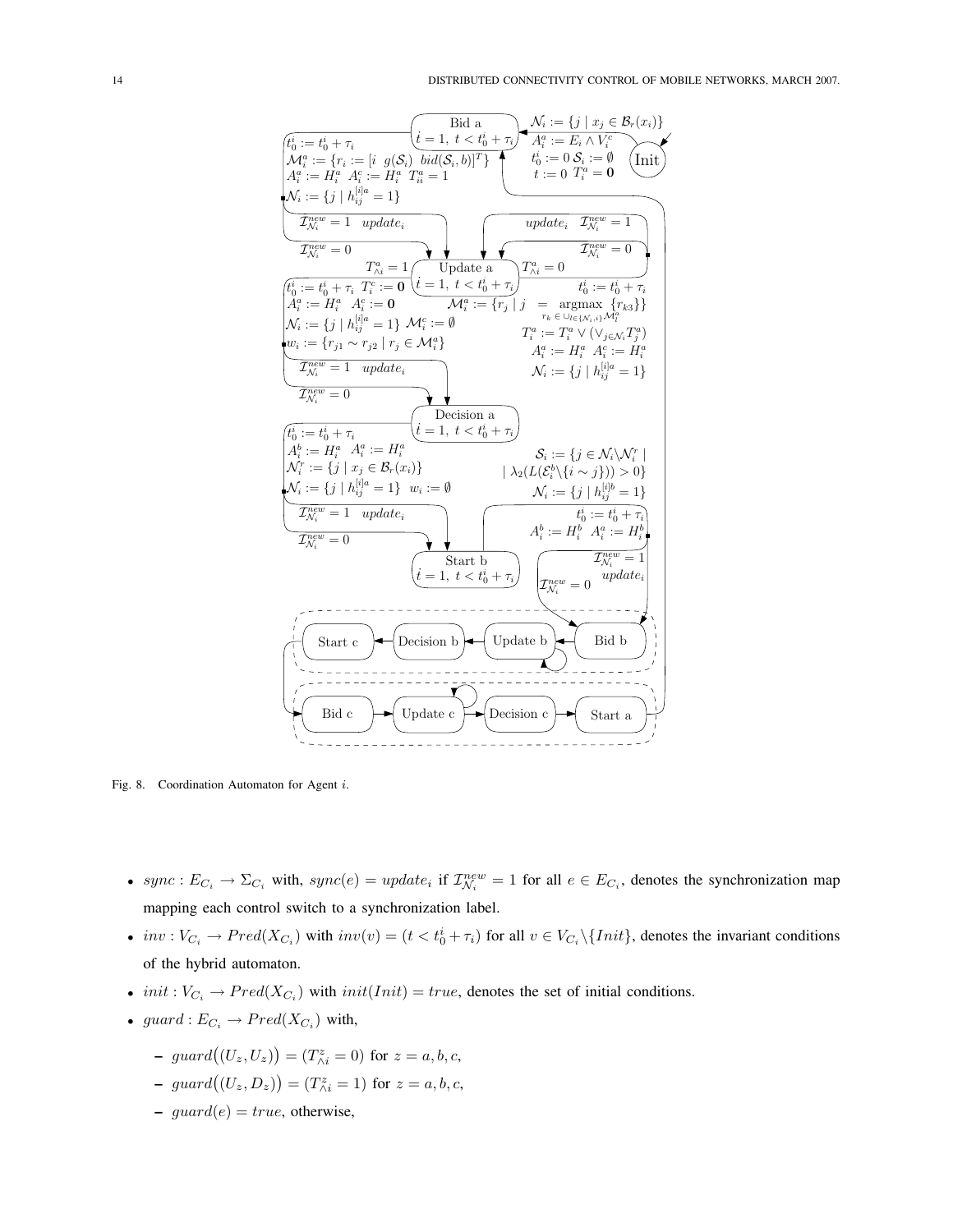denotes the set of guards of the hybrid automaton.

- $reset : E_{C_i} \to X_{C_i}$  with,  $[t \, t_0^i \, r_i \, w_i \, T_i^z \, \mathcal{M}_i^z \, A_i^z \, \mathcal{N}_i^r \, N_i \, \mathcal{S}_i]_{z=a,b,c} := reset(e)$  such that,
	- if  $e = (Init, B_a)$  we have,  $t := 0$ ,  $t_0^i := 0$ ,  $T_i^a := 0$ ,  $A_i^a := E_i \wedge V_i^c$ ,  $\mathcal{N}_i := \{j \mid x_j \in \mathcal{B}_r(x_i)\}\$  and  $\mathcal{S}_i := \emptyset.$
	- if  $e = (B_z, U_z)$  we have,  $t_0^i := t_0^i + \tau_i$ ,  $T_{ii}^z =: 1$ ,  $\mathcal{M}_i^z := \{r_i := [i \ g(\mathcal{S}_i) \ bi d(\mathcal{S}_i, b)]^T\}$ ,  $A_i^z := H_i^z$ ,  $A_i^{z-1 \text{(mod 3)}} := H_i^z$  and  $\mathcal{N}_i := \{j \mid h_{ij}^{[i]z} = 1\}.$
	- if  $e = (U_z, U_z)$  we have,  $t_0^i := t_0^i + \tau_i$ ,  $T_i^z := T_i^z \vee$ ¡  $\vee_{j\in\mathcal{N}_i}T_j^z$ ¢ ,  $M_i := \{ r_j \mid j = \text{argmax}_{r_k \in \bigcup_{l \in \{N_i, i\}} M_l} \{ r_{k3} \}$ ª ,  $A_i^z := H_i^z$ ,  $A_i^{z-1 \text{(mod 3)}} := H_i^z$  and  $\mathcal{N}_i := \{j \mid h_{ij}^{[i]z} = 1\}.$
	- if  $e = (U_z, D_z)$  we have,  $t_0^i := t_0^i + \tau_i$ ,  $w_i := \{r_{j1} \sim r_{j2} \mid r_j \in \mathcal{M}_i^z\}$ ,  $T_i^{z-1 \text{(mod3)}} := 0$ ,  $\mathcal{M}_i^{z-1 \text{(mod3)}} := 0$  $\emptyset$ ,  $A_i^z := H_i^z$ ,  $A_i^{z-1 \pmod{3}} := \mathbf{0}$  and  $\mathcal{N}_i := \{j \mid h_{ij}^{[i]z} = 1\}.$
	- if  $e = (D_z, S_z)$  we have,  $t_0^i := t_0^i + \tau_i$ ,  $w_i := \emptyset$ ,  $A_i^{z+1 \text{(mod 3)}} := H_i^z$ ,  $A_i^z := H_i^z \mathcal{N}_i^r := \{j \mid x_j \in \mathcal{B}_r(x_i)\}\$ and  $\mathcal{N}_i := \{ j \mid h_{ij}^{[i]z} = 1 \}.$
	- if  $e = (S_z, B_{z+1 \pmod{3}})$  we have,  $t_0^i := t_0^i + \tau_i$ ,  $A_i^{z+1 \pmod{3}} := H_i^{z+1 \pmod{3}}$ ,  $A_i^z := H_i^{z+1 \pmod{3}}$ ,  $\mathcal{N}_i := \{j \mid h_{ij}^{[i]z+1 \text{(mod 3)}} = 1\}$  and  $\mathcal{S}_i := \{j \in \mathcal{N}_i \setminus \mathcal{N}_i^r \mid \lambda_2(L(\mathcal{E}_i^{z+1 \text{(mod 3)}} \setminus \{i \sim j\})) > 0\}.$

denotes the set of resets associated with the guards of the hybrid automaton.

•  $flow: V_{C_i} \to \dot{X}_{C_i}$  with  $[\dot{t} \; \dot{t}_0^i \; \dot{r}_i \; \dot{w}_i \; \dot{T}_i^z \; \dot{\mathcal{M}}_i^z \; \dot{A}_i^z \; \dot{\mathcal{N}}_i^r \; \dot{\mathcal{N}}_i \; \; \dot{\mathcal{S}}_i]_{z=a,b,c} := flow(v) = [1 \; 0 \; 0 \; 0 \; 0 \; 0 \; 0 \; 0 \; 0]$  for all  $v \in V_{C_i}$ , denotes the flow conditions of the hybrid automaton that constrain the first time derivatives of the system variables in mode  $v \in V_{C_i}$ .

By Definition 4.3, in order to achieve the desired synchronization of all coordination automata on the same auction, the coordination automata consist of a triple of identical auctions labeled  $a, b$  and  $c$  respectively, such that all variables (i.e., max-bids and links) of automaton  $C_i$  in any auction  $z = a, b, c$  are updated with variables from automata  $C_j$  that are in the same auction z. Furthermore, the outcome of one auction is the input to the other. Hence, a sequence of auctions is always of the form  $\{a, b, c, a, b, c, \ldots\}$  and, as it is shown in Section V, if all agents are initialized in auctions with same labels, then they are always synchronized in auctions with same labels, despite any possible time delays. Figure 8 shows the graph representation of hybrid automaton  $C_i$ .

## V. INTEGRATION OF THE OVERALL SYSTEM

Having defined the coordination automata of the agents we now proceed with their composition [23] and study the properties of the overall system.

*Definition 5.1 (Product System):* We define the product of the hybrid automata  $N_1, \ldots, N_n, C_1, \ldots, C_n$  by the tuple  $S = (X_S, V_S, E_S, \Sigma_S, sync, inv, init, guard, reset, flow)$ , where,

- $X_S = X_{N_1} \cup \cdots \cup X_{N_n} \cup X_{C_1} \cup \cdots \cup X_{C_n}$  denotes the set of state variables.
- $V_S = V_{N_1} \times \cdots \times V_{N_n} \times V_{C_1} \times \cdots \times V_{C_n}$  denotes the finite set of control modes.
- $E_S = \{e_S\}$  denotes the set of control switches such that,
	- $e_S = e_{N_i} || e_{C_i} \in E_S$  is defined as the set of control switches of S corresponding to control switches  $e_{N_i} \in E_{N_i}$  and  $e_{C_i} \in E_{C_i}$ , with  $sync(e_{N_i}) = sync(e_{C_i}) = update_i$ ,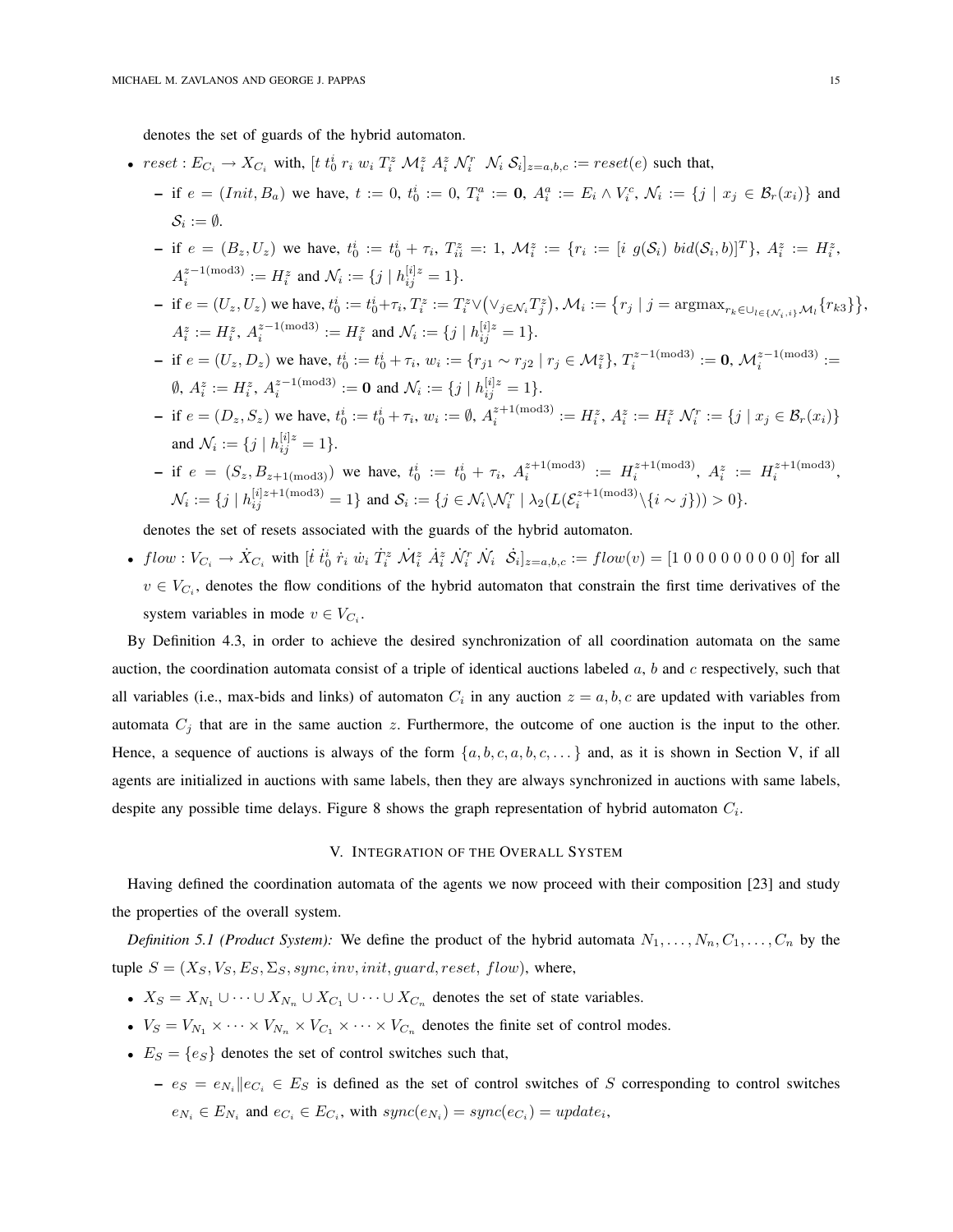$- e_S = (v_S, v_S') \in E_S$  otherwise.

Hence, the only variables that change with every transition  $v_S \stackrel{es}{\to} v'_S$  are the ones involved in the control switch  $e_S$  through the corresponding automata.

- $\Sigma_S = \Sigma_{N_1} \cup \cdots \cup \Sigma_{N_n} \cup \Sigma_{C_1} \cup \cdots \cup \Sigma_{C_n}$  denotes the set of synchronization labels.
- sunc :  $E_S \rightarrow \Sigma_S$  denotes the synchronization map mapping each control switch to a synchronization label.
- inv:  $V_S \to Pred(X_S)$  with  $inv(v_S) = inv(v_{N_1}) \wedge \cdots \wedge inv(v_{N_n}) \wedge inv(v_{C_1}) \wedge \cdots \wedge inv(v_{C_n})$  for all  $v_S \in V_S$ , denotes the invariant conditions of the product automaton.
- init :  $V_S \to Pred(X_S)$  with  $init(v_S) = init(v_{N_1}) \wedge \cdots \wedge init(v_{N_n}) \wedge init(v_{C_1}) \wedge \cdots \wedge init(v_{C_n})$  for all  $v_S \in V_S$ , denotes the set of initial conditions.
- guard :  $E_S \to Pred(X_S)$  such that  $guard(e_S) = guard(e_{N_i}) \land guard(e_{C_i})$  if  $e_S = e_{N_i} || e_{C_i} \in E_S$ , and  $guard(e_S) = guard((v_S, v_S')$ ¢ otherwise, denotes the set of guards (or transitions) of the hybrid automaton.
- $reset : E_S \to X_S$  such that  $reset(e_S) = reset(e_{N_i}) \land reset(e_{C_i})$  if  $e_S = e_{N_i} || e_{C_i} \in E_S$ , and  $reset(e_S) =$  $reset((v_S, v_S')$ ¢ otherwise, denotes the set of resets associated with the guards of the hybrid automaton.
- $flow: V_S \to \dot{X}_S$  with  $flow(v_S) = flow(v_{N_1}) \cup \cdots \cup flow(v_{N_n}) \cup flow(v_{C_1}) \cup \cdots \cup flow(v_{C_n})$  for all  $v_S \in V_S$ , denotes the flow conditions of the hybrid automaton that constrain the first time derivatives of the system variables in mode  $v_S \in V_S$ .

Clearly, the product system S, being the composition of all elementary automata  $N_i$  and  $C_i$ , models the interconnection between them. Hence, studying S, we can identify the properties of the whole mobile network. In particular, in Subsection V-A we show that the market-based coordination framework implemented in S is sound, while in Subsection V-B we show correctness of the overall system  $S$ , namely, that it guarantees connectivity of the mobile network.

## *A. Soundness of Market-Based Coordination*

Let  $\{z_k\}_{k=1}^{\infty} = \{a, b, c, a, b, c, \dots\}$  denote the sequence of auctions for any automaton  $C_i$ . Due to the possible time delays that are modeled in every automaton  $C_i$ , the product system S is not necessarily synchronized in the same auction for all automata  $C_i$  and all time. This lack of synchronization can cause the overall market-based coordination framework to fail. In view of this observation, we can define a *sound* coordination framework as follows.

*Definition 5.2 (Soundness of Market-Based Coordination):* We say that the market-based coordination framework implemented in the product system S is *sound* if there are no deadlocks in S and if the outcome of very auction  $z_k$  is common for all automata  $C_i$ .

Note that, due to time delays in our system, it is possible that there exist distinct automata  $C_i$  and  $C_j$  that at the same time instant are in distinct auctions  $z_k$  and  $z_{k+1}$ .<sup>15</sup> Clearly, if  $T^{z_k}_{\wedge j} = 0$  for all automata  $C_j$  that are in auction  $z_{k+1}$ , while  $T_{ij}^{z_k} = 0$  for all automata  $C_i$  in auction  $z_k$ , then the guards  $guard((U_{z_k}, D_{z_k})) = (T_{\wedge i}^{z_k} = 1)$ 

<sup>15</sup>We say that automaton  $C_i$  is in auction  $z_k$  at time t if  $v_{C_i}(t) = S_{z_k}, B_{z_k}, U_{z_k}, D_{z_k}$ .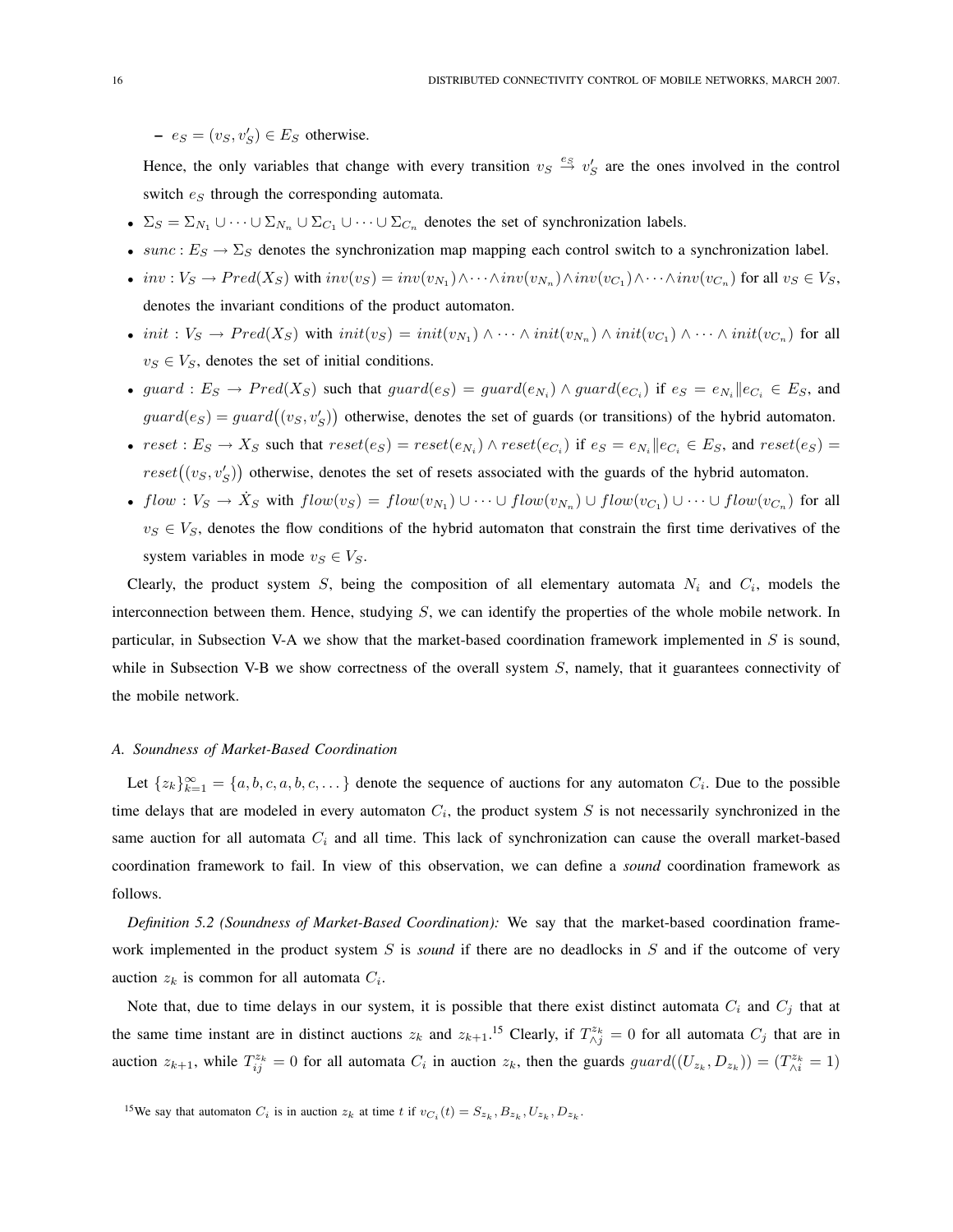in the automata  $C_i$  can not be enabled, or equivalently the max-consensus algorithm on the max-bid sets  $\mathcal{M}_i^{z_k}$  for auction  $z_k$  can not terminate, and so the system will deadlock.

On the other hand, for any auction  $z_k$ , suppose that  $v_{C_i}^s = U_{z_k}$  for  $t = t_s$  and that at time  $t = t_{s+1}$  automaton  $C_i$  transitions to mode  $v_{C_i}^{s+1} = U_{z_k}$ . Then, the corresponding reset becomes,  $\mathcal{M}_i^{z_k}(t_{s+1}) := reset((v_{C_i}^s, v_{C_i}^{s+1})$ ¢ = ©  $r_j | j = \mathrm{argmax}_{r_p \in \bigcup_{l \in \{N_i(t_s), i\}} \mathcal{M}_l^{z_k}(t_s)} \{r_{p3}\}\$ }, i.e., the set of maximum bids  $\mathcal{M}^{z_k}_i(t_s)$  is updated with bids from auction  $z_k$  exclusively. However, since  $z_{k-3} = z_k \pmod{3}$ , auction  $z_{k-3}$  can contribute to the updates of  $\mathcal{M}_i^{z_k}$  too. Clearly, such a scenario, prevents all automata from converging to a common outcome for every auction.

These observations imply that soundness of the proposed market-based coordination framework is necessary for correctness of the overall distributed system S. On the other hand, the token dynamics of any automaton  $C_i$ explicitly indicate the beginning and termination of the corresponding auction from the perspective of automaton  $C_i$ . Hence, we can study soundness of the proposed coordination framework through the underlying token dynamics. In particular, we have the following results.

*Proposition 5.3:* For any time t, suppose there exists an automaton  $C_i$  such that  $T_{\wedge i}^{z_k}(t) = 1$  for any auction  $z_k$ . Then,  $T^{z_k}_{\forall j}(t) = 1$  for all  $C_j$  with  $j \neq i$ .

*Proof:* To show this result we use induction on the sequence of auctions  $z_k$ . Suppose that for  $t = t_s$  there exists an automaton  $C_i$  such that  $T_{\lambda i}^{z_1}(t_s) = 1$ . Then, since  $z_1$  is the first auction to take place, we necessarily have that  $T^{z_1}_{\vee j}(t_s) = 1$  for all automata  $C_j$  with  $j \neq i$ .

Suppose, now, that if at any time instant  $t_{s+1} > t_s$  there exists an automaton  $C_i$  such that  $T_{\wedge i}^{z_k}(t_{s+1}) = 1$ , then  $T^{z_k}_{\vee j}(t_{s+1}) = 1$  for all  $C_j$  with  $j \neq i$  and any auction  $z_k$ . But for all  $j \neq i$ , the induction hypothesis  $T^{z_k}_{\vee j}(t_{s+1}) = 1$ implies that in the worst case  $v_{C_j}^{s+1} = U_{z_k}$  ( $C_j$  can also be in any subsequent mode). Hence,  $T_{\wedge j}^{z_{k-2}}(t_{s+1}) = 0$  for all j due to the transition  $U_{z_{k-1}} \to D_{z_{k-1}}$  that has taken place in each  $C_j$  at some time instant  $t < t_{s+1}$ , which implies that  $T_{\wedge j}^{z_{k-2}}(t) = 0$  for all j and all time  $t > t_{s+1}$  (note that in the worst case  $v_{C_i}^{s+1} = D_{z_k}$ , hence the result holds for automaton  $C_i$  too).

Now, let  $t_{s+2} > t_{s+1}$  denote a time instant such that  $T_{\wedge i}^{z_{k+1}}(t_{s+2}) = 1$  for any automaton  $C_i$  and note that  $z_{k-2}$ is the latest auction such that  $z_{k+1} = z_{k-2} \pmod{3}$ . But, by induction hypothesis  $T_{\wedge j}^{z_{k-2}}(t) = 0$  for all j and all time  $t > t_{s+1}$ . Hence, for all time  $t_{s+1} < t < t_{s+2}$  such that  $v_{C_i}^{s+2} = U_{z_{k+1}}$ , the token vectors  $T_j^{z_{k-2}}(t)$  for  $j \neq i$ can not contribute to the updates of  $T_i^{z_{k+1}}(t)$ , which implies that a necessary condition for  $T_{\wedge i}^{z_{k+1}}(t_{s+2}) = 1$  is that  $T^{z_{k+1}}_{\vee j}(t_{s+2}) = 1$  for all  $j \neq i$ .

*Proposition 5.4:* For any time t, suppose there exists an automaton  $C_i$  such that  $T_{\vee i}^{z_k}(t) = 1$  and  $T_{\wedge i}^{z_k}(t) = 0$ , while  $T^{z_{k+1}}_{\vee j}(t) = 1$  for all  $C_j$  with  $j \neq i$  and any auctions  $z_k$  and  $z_{k+1}$ . Then,  $T^{z_{k+1}}_{\wedge j}(t) = 0$  and  $T^{z_k}_{\wedge j}(t) = 1$  for all  $j \neq i$ .

*Proof:* Suppose that for any time instant t there exists an automaton  $C_j$  with  $j \neq i$  such that  $T_{\wedge j}^{z_{k+1}}(t) = 1$ . Then, by Proposition 5.3,  $T_{\vee l}^{z_{k+1}}(t) = 1$  for all  $l \neq j$ . But by assumption, there exists an automaton  $C_i$  such that  $T^{z_k}_{\forall i}(t) = 1$  and  $T^{z_k}_{\land i}(t) = 0$  or equivalently  $T^{z_{k+1}}_{\land i}(t) = 0$ , since automaton  $C_i$  is not in mode  $U_{z_{k+1}}$  yet, which is clearly a contradiction. Hence,  $T_{\vee j}^{z_{k+1}}(t) = 1$  and  $T_{\wedge j}^{z_{k+1}}(t) = 0$  for all  $j \neq i$ .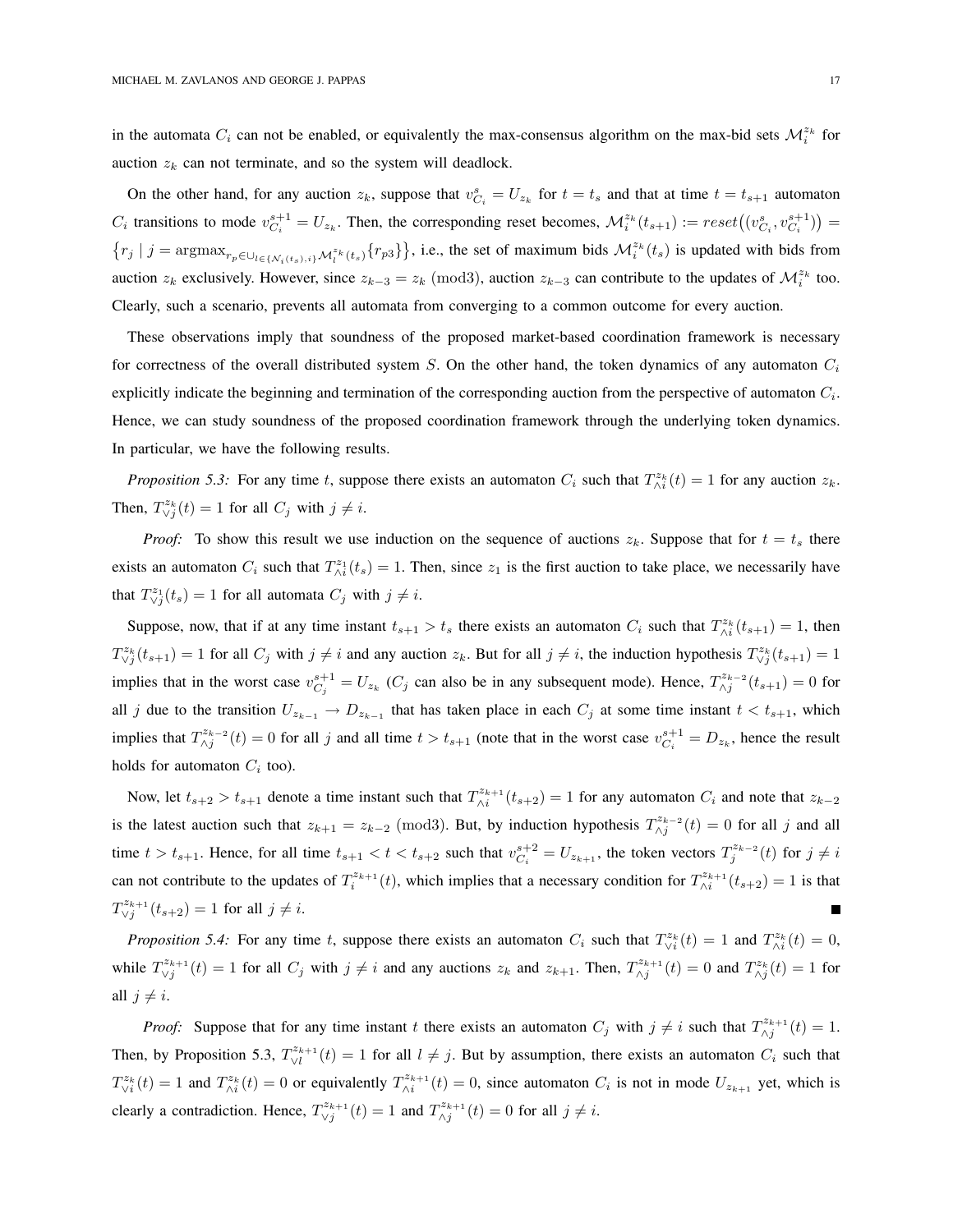Now, since  $T_{\vee j}^{z_{k+1}}(t) = 1$  and  $T_{\wedge j}^{z_{k+1}}(t) = 0$ , we have that  $v_{C_j} = U_{z_{k+1}}$  for all  $j \neq i$ , which clearly implies that  $T_{\wedge j}^{z_k}(t) = 1$  for all  $j \neq i$  (since the token vectors  $T_j^{z_k}(t)$  are reset to zero with the transition  $U_{z_{k+1}} \to D_{z_{k+1}}$  which takes place when  $T_{\wedge j}^{z_{k+1}}(t) = 1$ ).

In other words, Proposition 5.4 says that if there exists an automaton  $C_i$  that due to possible time delays is still in auction  $z_k$ , while all other automata  $C_j$  with  $j \neq i$  are in auction  $z_{k+1}$ , then all automata  $C_j$  with  $j \neq i$ will remain in auction  $z_{k+1}$  until automaton  $C_i$  receives all tokens for auction  $z_k$ , while they will also maintain their max-bid sets  $M_j^{z_k}$  to make sure that the max-bid set  $M_i^{z_k}$  of automaton  $C_i$  for auction  $z_k$  will eventually converge too. Note that this result also implies a form of synchronization among all automata, since the *faster* ones periodically wait for their *slower* peers, preventing the occurrence of any deadlocks. Now, let,

$$
T_{\vee}^{z_k}(t) := \vee_{i=1}^n T_{ii}^{z_k}(t) \quad \text{and} \quad T_{\wedge}^{z_k}(t) := \wedge_{i=1}^n T_{ii}^{z_k}(t) \tag{12}
$$

denote the existence of at least one token or exactly *n* tokens in auction  $z_k$ , respectively. Clearly, if  $T_V^{z_k}(t) = 1$ there exists at least one automaton  $C_i$  with  $T_{\vee i}^{z_k}(t) = 1$ , while if  $T_{\vee}^{z_k}(t) = 0$ , then  $T_{\vee i}^{z_k}(t) = 0$  for all automata  $C_i$ . Denote, further, by  $t_{I_k}$  the time instant that the *first* token for auction  $z_k$  has just been sent and by  $t_{B_k}$ the time instant that the *last* token for auction  $z_k$  has just been sent. Similarly, let  $t_{F_k}$  denote the time instant that the *last* token for auction  $z_k$  has just been cleared. In terms of the global variables  $T_\vee^{z_k}(t)$  and  $T_\wedge^{z_k}(t)$  for auction  $z_k$ , these time instants can be expressed as  $t_{I_k} = \min\{t \mid T_\vee^{z_k}(t) = 1\}$ ,  $t_{B_k} = \min\{t \mid T_\wedge^{z_k}(t) = 1\}$  and  $t_{F_k} = \max\{t \mid T_{\vee}^{z_k}(t) = 1\}$ , respectively. We hence have the following result.

*Proposition 5.5:* Let  $z_{k-2}$ ,  $z_{k-1}$ ,  $z_k$  and  $z_{k+1}$  be any sequence of auctions. Then,  $t_{F_{k-2}} < t_{B_k} < t_{I_{k+1}} < t_{F_{k-1}}$ . *Proof:* For any time instant t let  $C_i$  be the *first* automaton such that  $T_{\wedge i}^{z_k}(t) = 1$  for any auction  $z_k$ . Then, clearly  $T_{\vee j}^{z_{k+1}}(t) = 0$  for all j which implies that  $t < t_{I_{k+1}}$ . On the other hand, since  $T_{\vee j}^{z_k}(t) = 1$  by Proposition 5.3 for all j, we have that  $t_{B_k} < t$ . Hence,  $t_{B_k} < t_{I_{k+1}}$ . Note also that in order that  $T^{z_k}_{\forall j}(t) = 1$  for all j it is necessary that  $T^{z_{k-2}}_{\vee j}(t) = 0$  for all j, which implies that  $t_{F_{k-2}} < t_{B_k}$ . Hence,  $t_{F_{k-2}} < t_{B_k} < t_{I_{k+1}}$ .

On the other hand, due to time delays in the system, it is possible that for some time instant  $t$  there exist automata  $C_i$  such that  $T_{\vee i}^{z_k}(t) = 1$  and  $T_{\wedge i}^{z_k}(t) = 0$ , while  $T_{\vee j}^{z_{k+1}}(t) = 1$  for all  $j \neq i$  and any auctions  $z_k$  and  $z_{k+1}$ . Clearly, since there exist automata i such that  $T_{\vee i}^{z_k}(t) = 1$  and  $T_{\wedge i}^{z_k}(t) = 0$  we have that  $t < t_{F_{k-1}}$ . Moreover, since  $T_{\vee j}^{z_{k+1}}(t) = 1$  for all  $j \neq i$  we also have that  $t_{I_{k+1}} < t$ . Hence,  $t_{I_{k+1}} < t_{F_{k-1}}$  which completes the proof.

Hence, the sequence of auctions  $\{z_k\}_{k=1}^{\infty}$  is according to the following scheme,

$$
t_{I_k} \le t_{F_{k-2}} \le t_{B_k} \le t_{I_{k+1}} \le t_{F_{k-1}} \le t_{B_{k+1}} \le t_{I_{k+2}} \le t_{F_k}
$$

Note also that, since  $t_{F_{k-2}} < t_{I_{k+1}}$ , no contributions from past auctions can be made in updating the variables of current auctions, even though  $z_{k-2} = z_{k+1} \pmod{3}$ . Hence, we have the following result.

*Proposition 5.6:* For any automaton  $C_i$  and any auction  $z_k$ , eventually  $T_{\wedge i}^{z_k}(t) = 1$ . Moreover, all automata  $C_i$ with  $T_{\wedge i}^{z_k}(t) = 1$  share identical max-bid sets  $\mathcal{M}_i^{z_k}(t)$ .

*Proof:* Consider the transition  $v_{C_i}^s \to v_{C_i}^{s+1}$  of automaton  $C_i$  at time  $t = t_s$  with  $v_{C_i}^s = B_{z_k}$  and  $v_{C_i}^{s+1} =$  $U_{z_k}$ . Then, by Definition 4.3, the corresponding reset becomes  $[T_{ii}^{z_k}(t_{s+1}) \mathcal{M}_i^{z_k}(t_{s+1})] := reset((v_{C_i}^s, v_{C_i}^{s+1}))$ ¢ =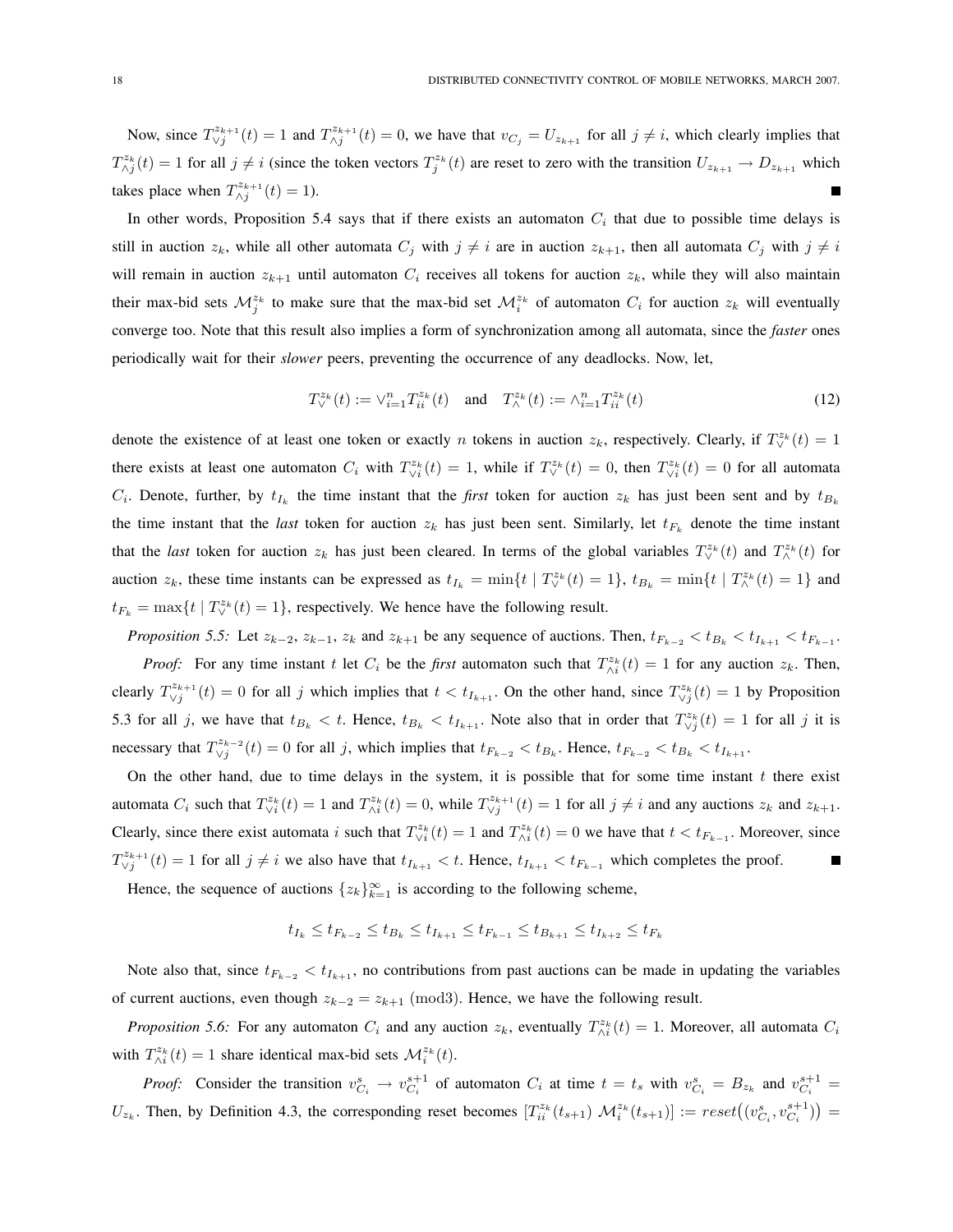$[1 \{r_i(t_{s+1})\}]$  and the guard  $guard((v_{C_i}^{s+1}, v_{C_i}^{s+2})) = (T_{\wedge i}^{z_k}(t_{s+1}) = 0)$  with  $v_{C_i}^{s+2} = U_{z_k}$  is enabled. Hence, the transition  $v_{C_i}^{s+1} \rightarrow v_{C_i}^{s+2}$  results in,

$$
T_i^{z_k}(t_{s+2}):=reset\big((v^{s+1}_{C_i}, v^{s+2}_{C_i})\big) = \big(T_i^{z_k}(t_{s+1}) \vee \big(\vee_{j \in \mathcal{N}_i(t_{s+1})} T_j^{z_k}(t_{s+1})\big)\big) \leftarrow T_i^{z_k}(t_{s+1})
$$

Clearly, with every subsequent transition  $v_{C_i}^p \to v_{C_i}^{p+1}$ ,  $p \ge s+2$ , of automaton  $C_i$  with  $v_{C_i}^p = U_{z_k}$  and  $v_{C_i}^{p+1} = U_{z_k}$ , we have  $T_i^{z_k}(t_p) \to T_i^{z_k}(t_{p+1})$  and in the absence of deadlocks (Proposition 5.4), eventually  $T_{\wedge i}^{z_k}(t) = 1$  for a connected network.

To show that all automata  $C_i$  with  $T_{\wedge i}^{z_k}(t) = 1$  share identical max-bid sets  $\mathcal{M}_i^{z_k}(t)$ , just note that for every transition  $U_{z_k} \to U_{z_k}$  of any automaton  $C_i$  only auction  $z_k$  can contribute in updating  $\mathcal{M}_i^{z_k}(t)$ , by Proposition 5.5.

Proposition 5.6 implies that consensus among all automata  $C_i$  is guaranteed for every auction  $z_k$ , while, by equation (11), the outcome of any auction  $z_k$  is common for all automata  $C_i$ . Hence, Propositions 5.4 and 5.6 imply that the proposed market-based coordination framework is sound.

# *B. Correctness of the Overall System*

Having shown soundness of the proposed market-based coordination framework, our goal now is to study how every automaton selects a link and the associated bid, and show that the proposed selection process is *safe* with respect to connectivity. The rest of this section is devoted to the study of the dynamics (5) of the local variables  $A_i(t)$  and the way the estimates  $A_i(t)$  relate to the adjacency matrix of the global graph  $A(t)$ . Resulting from this analysis is the main contribution of this section, namely, correctness of the overall system S.

Observe first that the resets associated with the transitions  $U_{z_k} \to D_{z_k}$  and the analysis in Subsection V-A imply that  $A_j^{z_k}(t) = \mathbf{0}$  for all automata  $C_j$  and all time  $t > t_{F_k}$ . Hence, auction  $z_{k-3}$  can not contribute to the updating of the variables  $A_i^{z_k}(t)$  in auction  $z_k$ , even though  $z_{k-3} = z_k \pmod{3}$ . In other words, updating of the variables  $A_i^{z_k}(t)$  is sound too. In the following result we show that the winning link  $w_i(t_s)$  of auction  $z_k$  is always deleted from the edge set  $\mathcal{E}_i^{z_s}(t)$ , i.e., that  $w_i(t_s) \notin \mathcal{E}_i^{z_{k+1}}(t_{s+1})$ .<sup>16</sup>

*Proposition 5.7:* Let  $t_s$  be such that  $v_{C_i}^s = D_{z_k}$  for any automaton  $C_i$  and any auction  $z_k$ . Then,  $V_i^d(t_s) \to$  $(\neg A_i^{z_{k+1}}(t_{s+1})).$ 

*Proof:* Let  $t_s$  be such that  $v_{C_i}^s = D_{z_k}$  for any automaton  $C_i$  and any auction  $z_k$ . Then, at time  $t_{s+1}$  automaton  $C_i$  transitions to mode  $v_{C_i}^{s+1} = S_{z_{k+1}}$  and the reset  $A_i^{z_{k+1}}(t_{s+1}) := reset((v_{C_i}^s, v_{C_i}^{s+1})) = H_i^{z_k}(t_s)$  implies that,

$$
\begin{array}{rcl}\n\left(V_i^d(t_s) \wedge (\neg A_i^{z_{k+1}}(t_{s+1}))\right) & \leftrightarrow & \left(V_i^d(t_s) \wedge \left(A_i^{z_k}(t_s) \leftrightarrow V_i(t_s)\right)\right) \\
& \leftrightarrow & \left(V_i^d(t_s) \wedge \left((A_i^{z_k}(t_s) \wedge V_i(t_s)) \vee (\neg (A_i^{z_k}(t_s) \vee V_i(t_s)))\right)\right) \\
& \leftrightarrow & \left(A_i^{z_k}(t_s) \wedge V_i^d(t_s)\right) \leftrightarrow V_i^d(t_s)\n\end{array}
$$

since  $V_i^d(t_s) \to V_i(t_s)$ ,  $V_i^d(t_s) \to A_i^{z_k}(t_s)$  and  $H_i^{z_k}(t_s) = \neg(A_i^{z_k}(t_s) \leftrightarrow V_i(t_s))$ . The result follows by Lemma 1.4(f).

<sup>16</sup>Note the direct relation between the adjacency matrix  $A_i(t)$  of a graph and the associated set of edges  $\mathcal{E}_i(t)$ .

г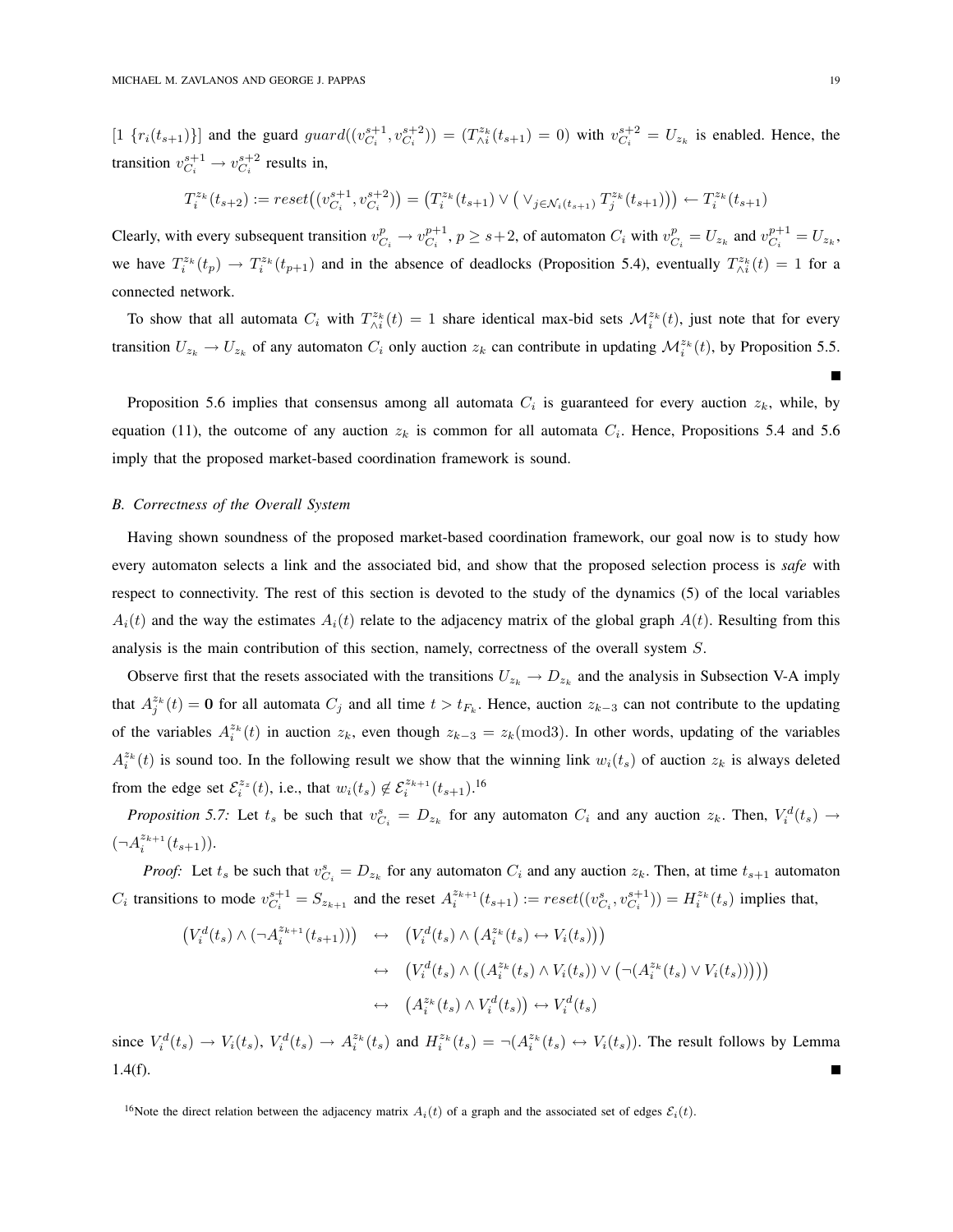Clearly, Proposition 5.7 implies that the outcome of every auction is always the deletion of at most one link from  $\mathcal{E}_i(t)$ . The following result provides a relation between the edge sets  $\mathcal{E}_i(t_s)$  and  $\mathcal{E}_i(t_{s+1})$  after every transition  $v_{C_i}^s \rightarrow v_{C_i}^{s+1}$  of automaton  $C_i$ .

*Proposition 5.8:* For any time  $t_s$ , consider transition  $v_{C_i}^s \to v_{C_i}^{s+1}$  of automaton  $C_i$  such that  $A_i(t_{s+1}) = H_i(t_s)$ , as in equation (5). Then,  $A_i(t_s) \rightarrow$ ¡  $A_i(t_{s+1}) \vee V_i^d(t_s)$ ¢ .

*Proof:* For any time  $t_s$ , consider the transition  $v_{C_i}^s \rightarrow v_{C_i}^{s+1}$  of automaton  $C_i$  and observe that,

$$
(A_i(t_s) \wedge (A_i(t_{s+1}) \vee V_i^d(t_s))) \leftrightarrow ((A_i(t_s) \wedge A_i(t_{s+1})) \vee (A_i(t_s) \wedge V_i^d(t_s)))
$$

by Lemma 1.4(a) in the Appendix. Moreover, by equation (5) and Lemma 1.4(g) in the Appendix, we have that,

$$
(A_i(t_s) \wedge A_i(t_{s+1})) \leftrightarrow (A_i(t_s) \wedge (\neg(A_i(t_s) \leftrightarrow V_i(t_s))))
$$
  
\n
$$
\leftrightarrow (A_i(t_s) \wedge (\neg(A_i(t_s) \wedge V_i(t_s))) \wedge (A_i(t_s) \vee V_i(t_s)))
$$
  
\n
$$
\leftrightarrow (A_i(t_s) \wedge (\neg(A_i(t_s) \wedge V_i^d(t_s))) \wedge (A_i(t_s) \vee V_i(t_s)))
$$
  
\n
$$
\leftrightarrow ((\neg(A_i(t_s) \wedge V_i^d(t_s))) \wedge (A_i(t_s) \vee (A_i(t_s) \wedge V_i^d(t_s))))
$$
  
\n
$$
\leftrightarrow ((\neg(A_i(t_s) \wedge V_i^d(t_s))) \wedge (A_i(t_s) \vee (A_i(t_s) \wedge V_i^d(t_s))))
$$
  
\n
$$
\leftrightarrow ((\neg(A_i(t_s) \wedge V_i^d(t_s))) \wedge A_i(t_s)) \leftrightarrow (A_i(t_s) \wedge (\neg V_i^d(t_s)))
$$

since  $(A_i(t_s) \wedge V_i(t_s)) \leftrightarrow (A_i(t_s) \wedge V_i^d(t_s))$ , by equation (7). Hence,

$$
(A_i(t_s) \wedge (A_i(t_{s+1}) \vee V_i^d(t_s))) \leftrightarrow ((A_i(t_s) \wedge (\neg V_i^d(t_s))) \vee (A_i(t_s) \wedge V_i^d(t_s)))
$$
  

$$
\leftrightarrow (A_i(t_s) \wedge (A_i(t_s) \vee (\neg V_i^d(t_s))) \wedge (A_i(t_s) \vee V_i^d(t_s)))
$$
  

$$
\leftrightarrow (A_i(t_s) \wedge (A_i(t_s) \vee V_i^d(t_s))) \leftrightarrow A_i(t_s)
$$

since  $(A_i(t_s) \wedge$ ¡  $A_i(t_s) \vee (\neg V_i^d(t_s))) \leftrightarrow A_i(t_s)$  and  $(A_i(t_s) \wedge$ ¡  $A_i(t_s) \vee V_i^d(t_s))$   $\leftrightarrow$   $A_i(t_s)$  by Lemma 1.4(e) in the Appendix.

In other words, Proposition 5.8 implies that with every transition  $v_{C_i}^s \to v_{C_i}^{s+1}$  of automaton  $C_i$  we have  $\mathcal{E}_i(t_s) \subseteq$  $\mathcal{E}_i(t_{s+1}) \cup \{w_i(t_s)\}\.$  This fact can be used to derive similar results for the global edge set  $\mathcal{E}(t)$ . For this, we need to introduce some further notation. In particular, for all time  $t \in [t_{B_k}, t_{B_{k+1}})$  we define the *winning* link of auction  $z_k$  by,

$$
w(t) := \{r_{i1} \sim r_{i2} \mid r_i \in \mathcal{M}^{z_k}(t)\}\tag{13}
$$

where  $\mathcal{M}^{z_k}(t) := \{r_i \mid i = \text{argmax}_{r_j \in \bigcup_{l=1}^n \mathcal{M}_l^{z_k}(t)} \{r_{j3}\}\$ ª denotes the global set of max-bids and denote by  $Q(t) = (q_{jk}(t))$  the boolean matrix with entries,

$$
q_{jk}(t) := (w(t) = j \sim k) \land (|w(t)| = 1)
$$
\n(14)

indicating the existence of a winning link for auction  $z_k$ . By Propositions 5.5 and 5.6, note that the set  $\mathcal{M}^{z_k}(t)$  is constant for all time  $t \in [t_{B_k}, t_{F_k}]$  and hence, for all time  $t \in [t_{B_k}, t_{B_{k+1}})$  as well, since  $[t_{B_k}, t_{B_{k+1}}] \subseteq [t_{B_k}, t_{F_k}]$ . Thus, the winning link  $w(t)$  and, hence, the boolean matrix  $Q(t)$ , are constant for all time  $t \in [t_{B_k}, t_{B_{k+1}})$  and are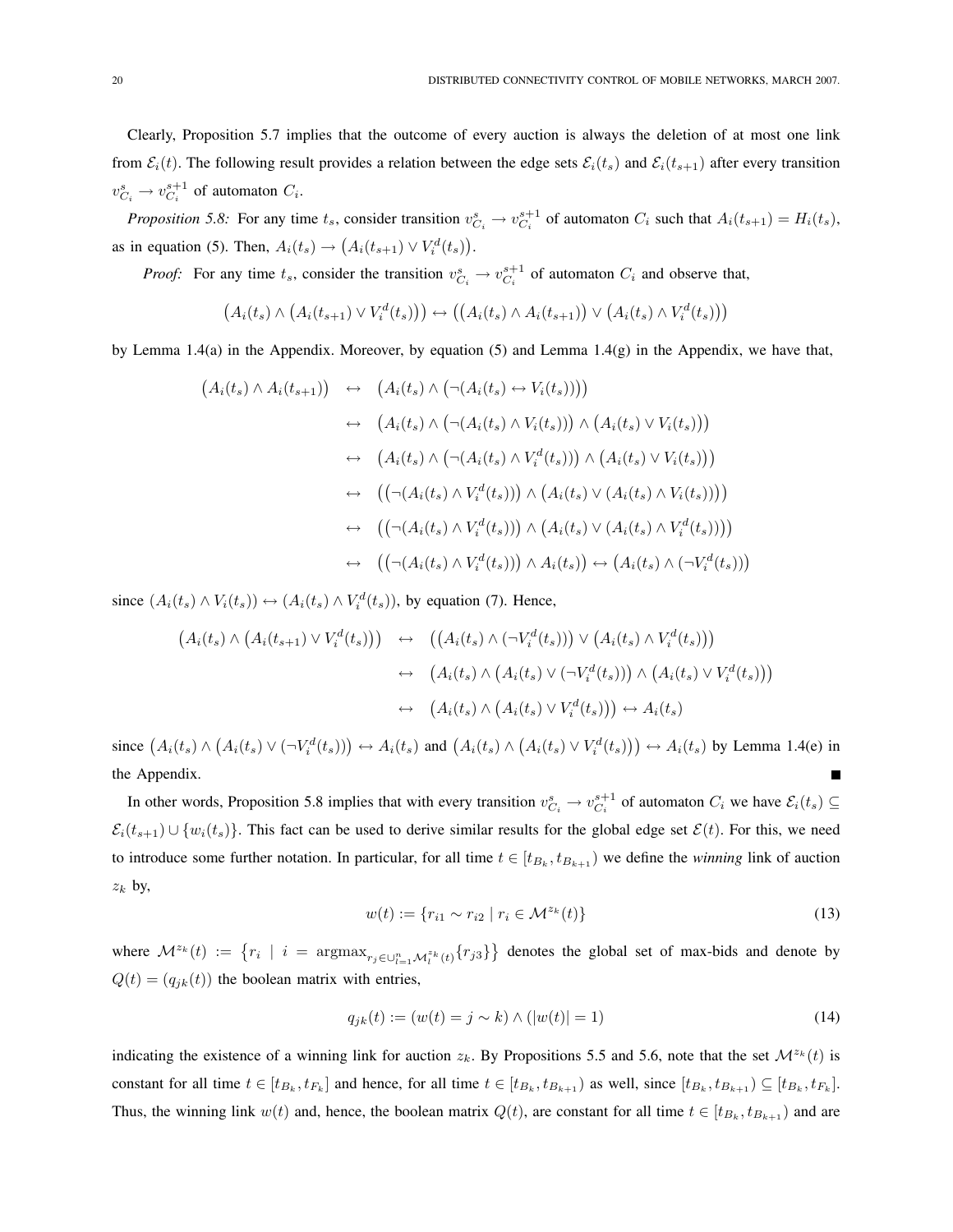exclusively associated with the outcome of auction  $z_k$ . Note also that  $V_i^d(t) \to Q(t)$  for any automaton  $C_i$  and all time  $t \in [t_{B_k}, t_{B_{k+1}})$ , since if the time instant t is such that  $v_{C_i}(t) = D_{z_k}$ , then  $t \in [t_{B_k}, t_{B_{k+1}}]$ .<sup>17</sup> Finally, let,

$$
A(t) := \vee_{i=1}^{n} (E_i \wedge A_i(t))
$$
\n<sup>(15)</sup>

denote the adjacency matrix of the global graph. Then,

*Proposition 5.9:* For any time instant  $t_s \in [t_{B_k}, t_{B_{k+1}})$ , consider transition  $v_S^s \to v_S^{s+1}$  of the product system S, which is due to transition  $v_{C_i}^s \to v_{C_i}^{s+1}$  of any automaton  $C_i$  such that  $A_i(t_{s+1}) = H_i(t_s)$ , as in equation (5). Then,  $A(t_s) \rightarrow (A(t_{s+1}) \vee Q(t_s)).$  $\epsilon$ 

*Proof:* Observe first that, since  $\vee_i E_i \leftrightarrow 1_{n \times n}$  we have that  $Q(t_s) \leftrightarrow \vee_i (E_i \wedge Q(t_s))$ . Moreover, since  $V_i^d(t_s) \rightarrow$  $Q(t_s)$  Proposition 5.8 implies that  $A_i(t_s) \rightarrow$ ¡  $A_i(t_{s+1})\vee Q(t_s)$ and so  $(E_i \wedge A_i(t_s))$ ¢  $\rightarrow$ ¡  $E_i\wedge$ ¡  $A_i(t_{s+1})\vee Q(t_s)$ ), by Lemma 1.5(a) in the Appendix. Hence, by Lemma 1.5(b) in the Appendix, we get,

$$
(A(t_s) \wedge (A(t_{s+1}) \vee Q(t_s))) \leftrightarrow ((\vee_i (E_i \wedge A_i(t_s))) \wedge ((\vee_i (E_i \wedge A_i(t_{s+1}))) \vee (\vee_i (E_i \wedge Q(t_s))))))
$$
  

$$
\leftrightarrow ((\vee_i (E_i \wedge A_i(t_s))) \wedge (\vee_i ((E_i \wedge A_i(t_{s+1})) \vee (E_i \wedge Q(t_s))))))
$$
  

$$
\leftrightarrow ((\vee_i (E_i \wedge A_i(t_s))) \wedge (\vee_i (E_i \wedge (A_i(t_{s+1}) \vee Q(t_s))))))
$$
  

$$
\leftrightarrow (\vee_i (E_i \wedge A_i(t_s))) \leftrightarrow A(t_s)
$$

which, by Lemma 1.4(f) in the Appendix completes the proof.

In other words, Proposition 5.9 implies that for all time  $t_s \in [t_{B_k}, t_{B_{k+1}})$ , the transition  $v_S^s \to v_S^{s+1}$  of the product system S results in  $\mathcal{E}(t_s) \subseteq \mathcal{E}(t_{s+1}) \cup \{w(t_s)\}\)$ , which leads to the following result.

*Proposition 5.10:* For any time  $t_s \in [t_{B_k}, t_{B_{k+1}})$ , consider transition  $v_{C_i}^s \to v_{C_i}^{s+1}$  of automaton  $C_i$  such that  $A_i(t_{s+1}) = H_i(t_s)$ , as in equation (5). Then,  $A_i(t_{s+1}) \rightarrow$ ¡  $A(t_{s+1}) \vee Q(t_s)$ ¢ . Moreover, if  $t = t_s$  is such that  $v_{C_i}^s = S_{z_k}$ , then  $A_i(t_s) \rightarrow A(t_s)$ .

*Proof:* By equations (6) and (7), for all time  $t$  we have,

$$
V_i(t) \leftrightarrow ((F_i(t) \wedge V_i^c(t)) \vee (A_i(t) \wedge V_i^d(t)))
$$
  
\n
$$
\leftrightarrow (((((\neg A_i(t)) \wedge A_i^{(1)}(t)) \vee (E_i \wedge (\neg A_i(t)))) \wedge V_i^c(t)) \vee (A_i(t) \wedge V_i^d(t)))
$$
  
\n
$$
\leftrightarrow (((\neg A_i(t)) \wedge A_i^{(1)}(t) \wedge V_i^c(t)) \vee (E_i \wedge (\neg A_i(t)) \wedge V_i^c(t)) \vee (A_i(t) \wedge V_i^d(t)))
$$
  
\n
$$
\rightarrow (((\neg A_i(t)) \wedge A_i^{(1)}(t) \wedge V_i^c(t)) \vee (E_i \wedge (\neg A_i(t)) \wedge V_i^c(t)) \vee A_i(t))
$$
  
\n
$$
\leftrightarrow ((A_i(t) \vee A_i^{(1)}(t)) \wedge (A_i(t) \vee V_i^c(t))) \vee (E_i \wedge (\neg A_i(t)) \wedge V_i^c(t)))
$$
  
\n
$$
\rightarrow ((A_i(t) \vee A_i^{(1)}(t)) \vee (E_i \wedge (\neg A_i(t) \wedge V_i^c(t)))
$$
  
\n
$$
\leftrightarrow (A_i^{(1)}(t) \vee ((A_i(t) \vee E_i) \wedge (A_i(t) \vee V_i^c(t))))
$$
  
\n
$$
\leftrightarrow (A_i(t) \vee A_i^{(1)}(t) \vee (E_i \wedge V_i^c(t)))
$$

<sup>17</sup>Note that  $w_i(t) \neq \emptyset$  only if  $v_{C_i}(t) = D_{z_k}$ , for any automaton  $C_i$ .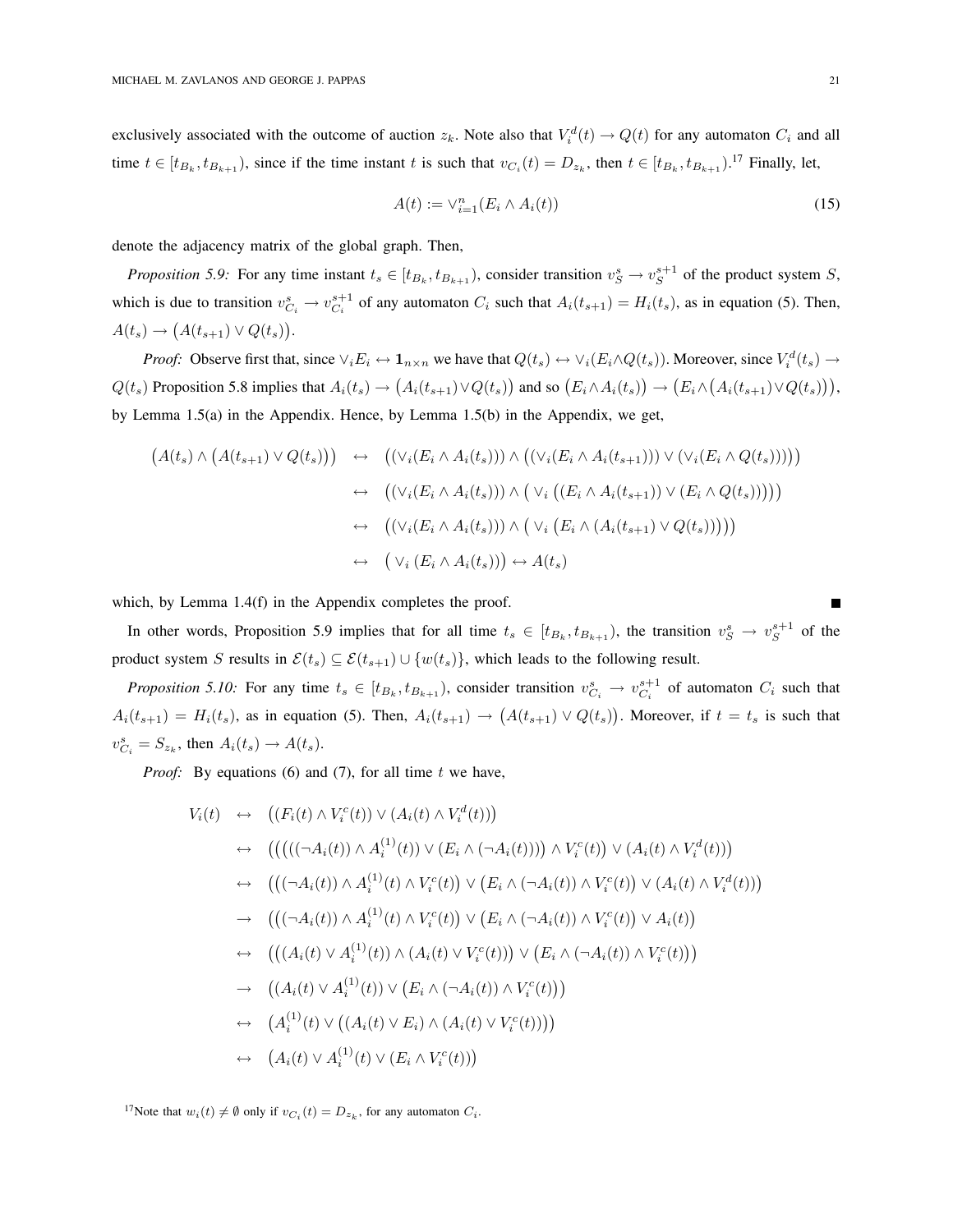and so  $V_i(t) \rightarrow$ ¡  $A_i(t) \vee A_i^{(1)}(t) \vee (E_i \wedge V_i^c(t)))$ . Now, for any  $t_s \in [t_{B_k}, t_{B_{k+1}})$  assume that  $A_i(t_{s+1}) \rightarrow$ ¡  $A(t_{s+1})\vee$  $Q(t_s)$ ¢ . Note that this relation also implies that  $A_i^{(1)}(t_{s+1}) \rightarrow$ ¡  $A(t_{s+1}) \vee Q(t_s)$ ¢ . Hence, for  $t_{s+1} \in [t_{B_k}, t_{B_{k+1}})$ , using the induction hypothesis and Proposition 5.9 we have,

$$
A_i(t_{s+2}) \leftrightarrow ((\neg (A_i(t_{s+1}) \land V_i(t_{s+1}))) \land (A_i(t_{s+1}) \lor V_i(t_{s+1})))
$$
  
\n
$$
\rightarrow (A_i(t_{s+1}) \lor V_i(t_{s+1}))
$$
  
\n
$$
\rightarrow (A_i(t_{s+1}) \lor A_i^{(1)}(t_{s+1}) \lor (E_i \land V_i^c(t_{s+1})))
$$
  
\n
$$
\rightarrow (A(t_{s+1}) \lor Q(t_s) \lor (E_i \land V_i^c(t_{s+1})))
$$
 induction hyp.  
\n
$$
\rightarrow (A(t_{s+2}) \lor Q(t_{s+1}) \lor Q(t_s) \lor (E_i \land V_i^c(t_{s+1})))
$$
  
\n
$$
\rightarrow (A(t_{s+2}) \lor Q(t_{s+1}) \lor (E_i \land V_i^c(t_{s+1})))
$$
  
\n
$$
\rightarrow (A(t_{s+2}) \lor Q(t_{s+1}))
$$

since,  $Q(t_s) \to Q(t_{s+1})$  for all time  $t_s \in [t_{B_k}, t_{F_k})$  and  $(E_i \wedge V_i^c(t_{s+1})) \to (E_i \wedge A_i(t_{s+2})) \to A(t_{s+2})$  by the definition of  $V_i^c(t_s)$  and equation (15).

Suppose now, that  $t_s \in [t_{B_k}, t_{B_{k+1}})$  is such that  $v_{C_i}^s = D_{z_k}$ . Then, at time  $t = t_{s+1}$  the automaton  $C_i$  transitions to mode  $v_{C_i}^{s+1} = S_{z_{k+1}}$  and  $V_i^d(t_s) \leftrightarrow Q(t_s)$  which implies that  $(A_i(t_{s+1}) \wedge Q(t_s))$ ∫<br>∖  $\leftrightarrow$  0<sub>n×n</sub>, since the edge  $w(t_s)$ is deleted from  $A_i(t_s)$ , by Proposition 5.7. Hence,  $A_i(t_{s+1}) \rightarrow A(t_{s+1})$  by Lemma 1.5(i) in the Appendix, which completes the proof.

Proposition 5.10 implies that  $\mathcal{E}_i(t_s) \subseteq \mathcal{E}(t_s)$  for any automaton  $C_i$  and any time  $t_s \in [t_{B_k}, t_{B_{k+1}})$  such that  $v_{C_i}^s = S_{z_k}$ . In other words, when agent i is about to select a link  $i \sim j$  to delete from  $\mathcal{E}_i(t_s)$ ,  $\mathcal{G}_i(t_s)$  is a spanning subgraph of  $\mathcal{G}(t_s)$ . Hence, we can state our main result.

*Theorem 5.11:* If  $\mathcal{G}(t_0)$  is connected, then the product system S is guaranteed to maintain connectivity of the mobile network  $\mathcal{G}(t)$  for all time  $t \geq t_0$ .

*Proof:* By Theorem 3.1, between transitions of the product system S, where the neighbor sets  $\mathcal{N}_i$  are fixed for all automata  $C_i$ , the network is guaranteed to remain connected. Hence, we only need to show that connectivity is not violated at the transition time instants of the system  $S$ , which are due to creation or deletion of links in the network  $\mathcal{G}(t)$ . However, since addition of links does not endanger connectivity of the network, we only need to show connectivity is not violated when a link is deleted from  $\mathcal{G}(t)$ .

Note first that, by Propositions 5.4 and 5.6, the proposed market-based coordination framework in the product system S is sound, which implies that the outcome of every auction is at most one link which is common for all automata  $C_i$ . Moreover, Proposition 5.7 implies that this link is always deleted from the edge sets  $\mathcal{E}_i(t)$ . Hence, we need to show that the selection of this link is safe with respect to connectivity.

Consider any automaton  $C_i$  such that  $v_{C_i}^s = S_{z_k}$  for  $t = t_s$ . Then, at  $t = t_{s+1}$  the transition  $v_{C_i}^s \to$  $v_{C_i}^{s+1}$  results in  $v_{C_i}^{s+1} = B_{z_k}$  and the corresponding reset becomes  $\mathcal{S}_i(t_{s+1}) := reset((v_{C_i}^s, v_{C_i}^{s+1})) = \{j \in C_i\}$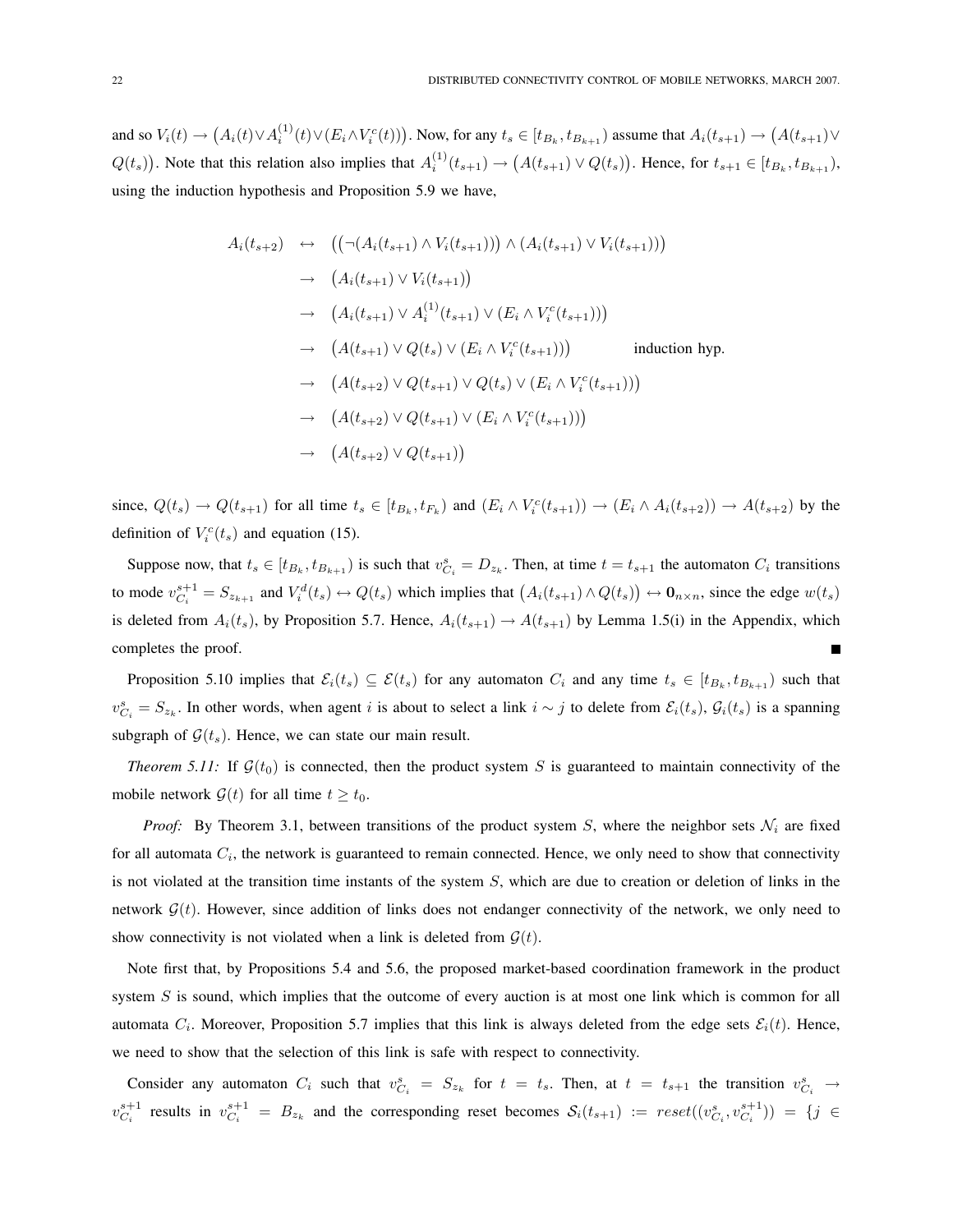$\mathcal{N}_i(t_s)\setminus \mathcal{N}_i^{\epsilon_1}(t_s)$  |  $\lambda_2(L(\mathcal{E}_i(t_s)\setminus\{i\sim j\})) > k-1$ .<sup>18</sup> But,  $\mathcal{E}_i(t_s) \subseteq \mathcal{E}(t_s)$ , by Proposition 5.10, and updating of the edge set  $\mathcal{E}_i(t)$  is sound. Hence, if  $\mathcal{S}_i(t_{s+1}) \neq \emptyset$  and any of the links  $i \sim j$  with  $j \in \mathcal{S}_i(t_{s+1})$  is deleted, the graph  $G_i(t_{s+1}) = (\mathcal{V}, \mathcal{E}_i(t_{s+1}))$  is still connected and hence, so is the overall graph  $\mathcal{G}(t_{s+1}) = (\mathcal{V}, \mathcal{E}(t_{s+1}))$ .

# VI. CONNECTIVITY TASKS



(a)  $n = 12$  agents with 2 leaders.

(b)  $n = 75$  agents with 4 leaders.

Fig. 9. Initial Configurations.

In this section we illustrate the proposed algorithm in non-trivial connectivity tasks and show that it has the desired connectivity, collision avoidance and scalability properties. We assume a 3 dimensional workspace and classify the agents into a set  $\mathcal{L} \subseteq \{1, \ldots, n\}$  of *leaders* having a non-trivial secondary objective and a set of *followers*  $\{1,\ldots,n\}\setminus\mathcal{L}$  having no secondary objective. In particular, for all leaders  $i \in \mathcal{L}$  we assume secondary objectives as in Figure 1(b), where we also add unit angular velocities, slightly abusing the secondary objective specifications in equation (1). Agents are indicated by dots, while the leaders are also labeled by the letter "L". Strong links between the agents, i.e., links with inter-agent distances less than r, are indicated by solid lines, while candidate links for deletion, by dotted lines (Definition 2.1). Solid curves attached attached to every agent indicate the recently traveled paths and give an idea of the agents' motion.

In our first connectivity scenario, we consider  $n = 12$  agents and compare k-connectivity control for  $k = 1, 2$ and for the same initial configuration of the agents (Figure 9(a)). Our scenario involves 2 leaders with secondary objective parameters chosen to *stretch* the network and see whether it is able to reconfigure while maintaining connectivity. The link ranges in Definition 2.1 are  $r = .25$  and  $R = .4$ . Figure 10 compares the evolution of the system at four consecutive time instants for  $k = 1, 2$ . Note that, under the proposed connectivity control laws, the overall network remains k-connected, while the leaders "do their best" to achieve their secondary objectives. Note also that in the absence of strong links in the network our algorithm generates a minimally connected network, i.e., a tree structure.

<sup>&</sup>lt;sup>18</sup>See Remark 2.4 for a definition of  $k$ -connectivity.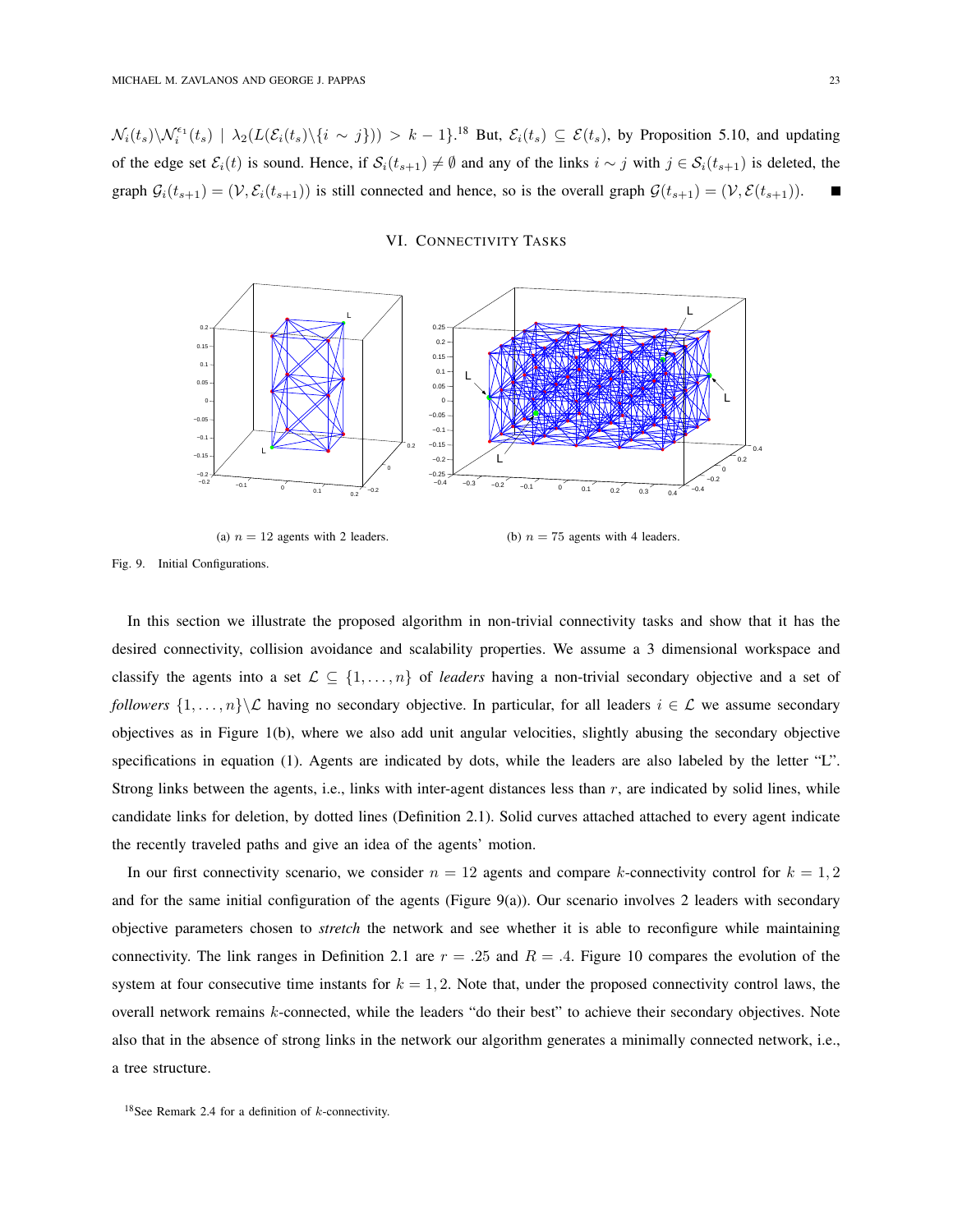

Fig. 10. k-Connectivity control for  $n = 12$  agents with 2 leaders. Compare figures (a,e), (b,f), (c,g) and (d,h).

To illustrate scalability of our approach, we consider a second connectivity scenario involving a group of  $n = 75$ agents with 4 leaders initialized as in Figure 9(b). The link ranges are  $r = .25$  and  $R = .4$ , and the secondary objectives for the leaders are according to the potential in Figure 1(b) with the addition of a unit angular velocity, as before. Figure 11 shows the evolution of the system for three consecutive time instants. Again, we see that the overall network remains connected while reconfiguring according to the leaders' motion.

## VII. CONCLUSIONS

In this paper, we considered the problem of controlling a group of agents so that the resulting motion always preserves the connectivity property of the underlying network. Our approach was based on a novel control decomposition, where motion control of the agents was performed in the continuous state space, while topology control of the network was embedded in the discrete graph space and relied on abstract network information, locally updated by every agent, and market-based coordination. Integration of the above controllers resulted in a hybrid model for every agent and, in the presence of certain secondary objectives, the overall system was shown to always guarantee connectivity of the network. Communication time delays in the network as well as collision avoidance among the agents were also efficiently handled, while our approach was illustrated through a class of interesting problems that could be achieved while preserving connectivity.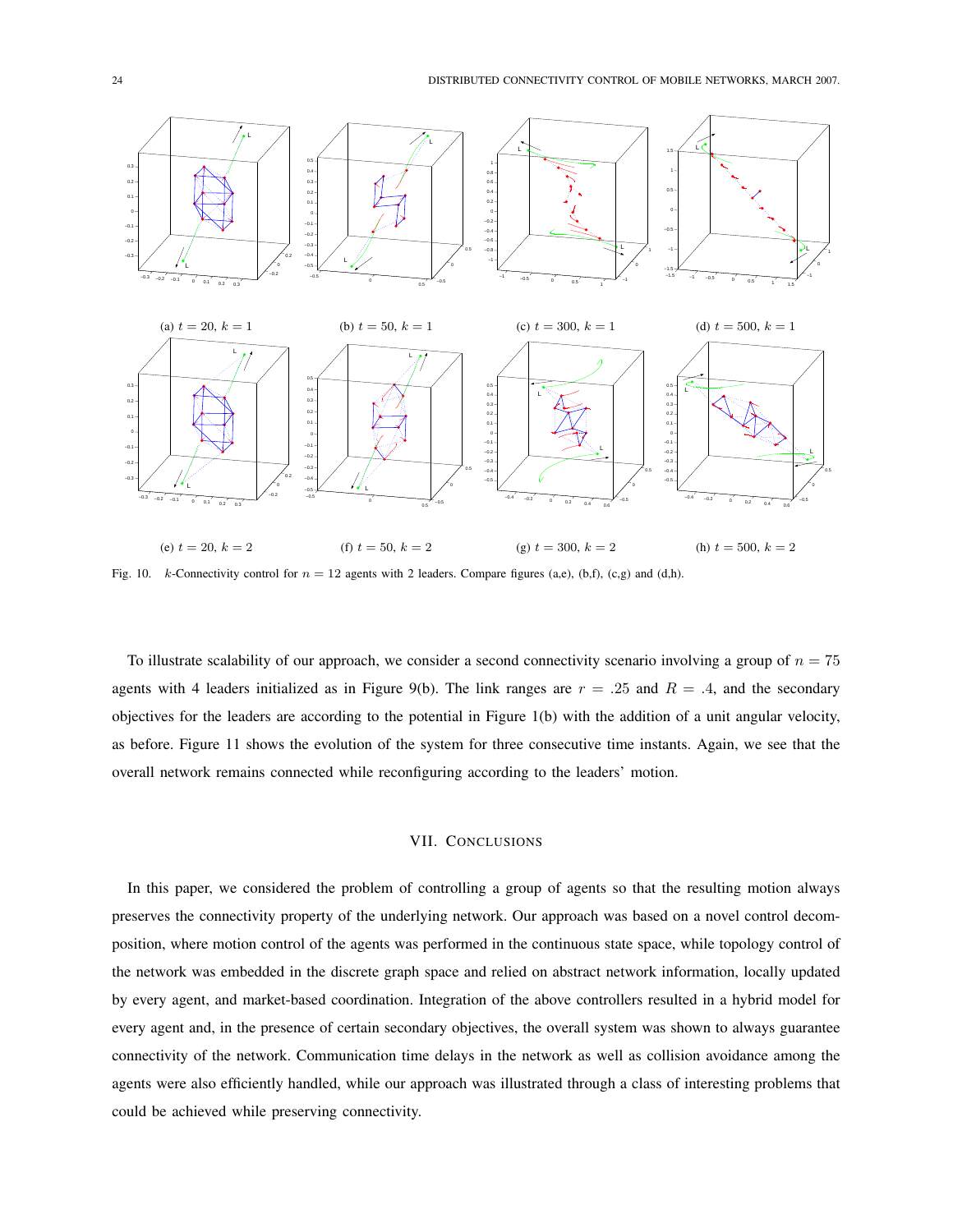

Fig. 11. Connectivity control for  $n = 75$  agents with 4 leaders.

#### **REFERENCES**

- [1] D. P. Spanos and R. M. Murray. *Robust Connectivity of Networked Vehicles*, Proceedings of the 43rd IEEE Conference on Decision and Control, pp. 2893-2898, Bahamas, Dec. 2004.
- [2] M. Ji and M. Egerstedt. *Distributed Formation Control while Preserving Connectedness*, Proceedings of the 45th IEEE Conference on Decision and Control, pp. 5962-5967, San Diego, CA, Dec. 2006.
- [3] M. Mesbahi. *On State-dependent Dynamic Graphs and their Controllability Properties*, IEEE Transactions on Automatic Control, vol. 50(3), pp. 387-392, March 2005.
- [4] Y. Kim and M. Mesbahi. *On Maximizing the Second Smallest Eigenvalue of a State-dependent Graph Laplacian*, IEEE Transactions on Automatic Control, vol. 51(1), pp. 116-120, Jan. 2006.
- [5] M. C. DeGennaro and A. Jadbabaie. *Decentralized Control of Connectivity for Multi-Agent Systems*, Proceeding of the 45th IEEE Conference on Decision and Control, pp. 3628-3633, San Diego, CA, Dec. 2006.
- [6] G. Notarstefano, K. Savla, F. Bullo and A. Jadbabaie. *Maintaining Limited-Range Connectivity among Second-Order Agents*, American Control Conference, pp. 2124-2129, Minneapolis, MN, June 2006.
- [7] L. Li, J. Y. Halpern, P. Bahl, Y. M. Wang and R. Wattenhofer. *A Cone-Based Distributed Topology-Control Algorithm for Wireless Multi-Hop Networks*, IEEE/ACM Transactions on Networking, Vol. 13(1), pp. 147-159, Feb. 2005.
- [8] R. Wattenhofer and A. Zollinger. *XTC: A Practical Topology Control Algorithm for Ad-Hoc Networks*, Proceedings of the 18th IEEE International Parallel and Distributed Processing Symposium, pp. 216-223, Santa Fe, New Mexico, April 2004.
- [9] A. Jadbabaie, J. Lin and A. S. Morse. *Coordination of Groups of Mobile Autonomous Agents using Nearest Neighbor Rules*, IEEE Transactions on Automatic Control, vol. 48(6), pp. 988-1001, June 2003.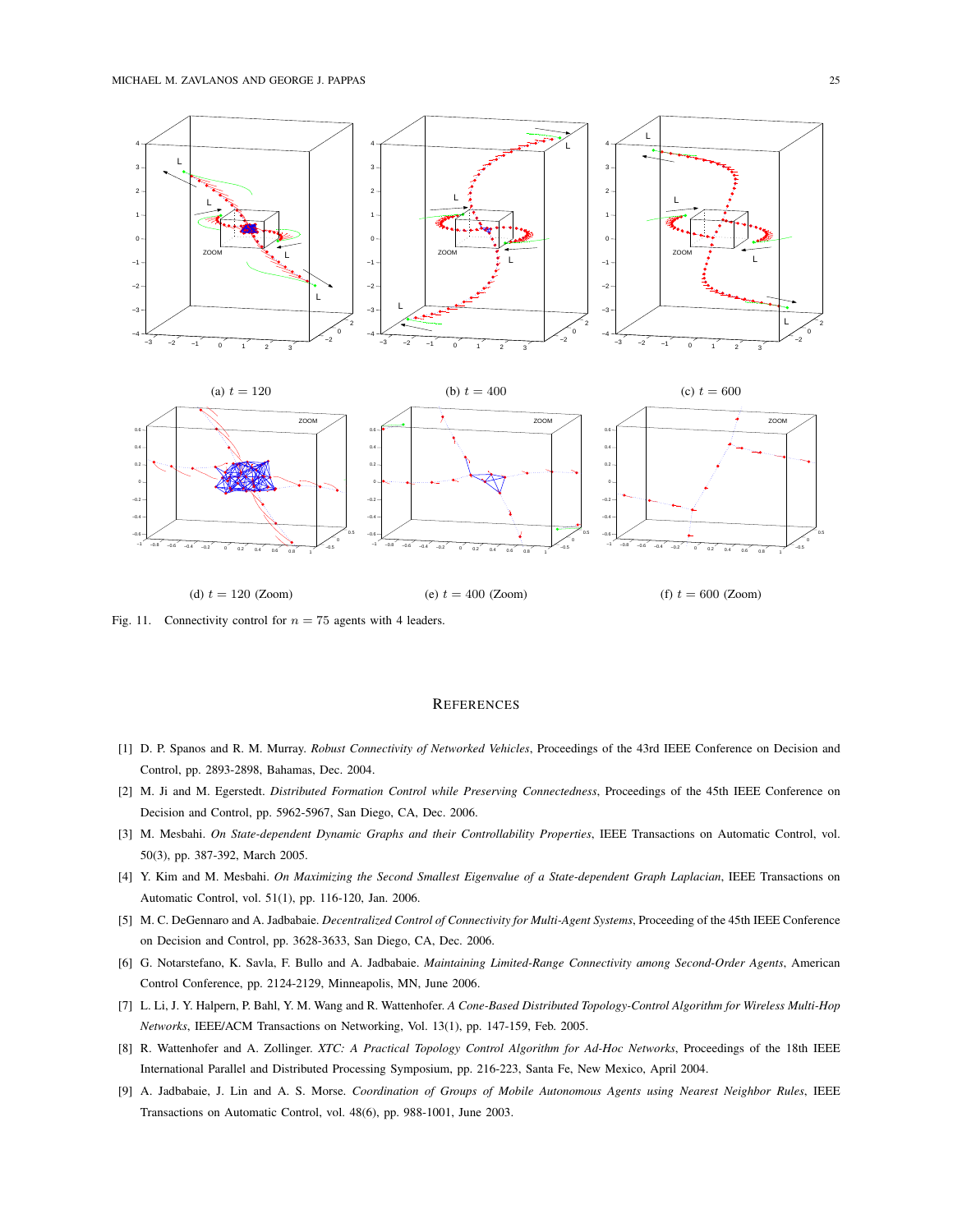- [10] R. Olfati-Saber and R. M. Murray. *Consensus Problems in Networks of Agents with Switching Topology and Time-Delays*, IEEE Transactions on Automatic Control, vol. 49(9), pp. 1520-1533, Sep. 2004.
- [11] H. Tanner, A Jadbabaie and G. Pappas. *Flocking in Fixed and Switching Networks*, IEEE Transactions on Automatic Control, April 2005. To Appear.
- [12] J. P. Desai, J. P. Ostrowski and V. Kumar. *Modeling and Control of Formations of Nonholonomic Mobile Robots*, IEEE Transactions on Robotics and Automation, vol. 17(6), pp. 905-908, Dec. 2001.
- [13] R. Sepulchre, D. Paley, N. E. Leonard. *Stabilization of Planar Collective Motion: All-to-All Communication*, IEEE Transactions on Automatic Control, 2006. To Appear.
- [14] G. Lafferriere, A. Williams, J. Caughman and J.J.P. Veerman. *Decentralized Control of Vehicle Formations*, Systems and Control Letters, vol. 54(9), pp. 899-910, Sept. 2005.
- [15] T. Balch and R.C. Arkin. *Behavior-based Formation Control for Multirobot Teams*, IEEE Transactions on Robotics and Automation, vol. 14(6), pp. 926-939, Dec. 1998.
- [16] J. Lin, A. S. Morse and B. D. O. Anderson. *The Multi-Agent Rendezvous Problem*, Proceedings of the 42nd IEEE Conference on Decision and Control, pp. 1508-1513, Maui, Hawaii, Dec. 2003.
- [17] W. Ren and R. Beard. *Consensus of Information under Dynamically changing Interaction Topologies*, Proceedings of the American Control Conference, pp. 4939-4944, June 2004.
- [18] J. Cortes, S. Martinez and F. Bullo. *Robust Rendezvous for Mobile Autonomous Agents via Proximity Graphs in Arbitrary Dimensions*, IEEE Transactions on Automatic Control, vol. 51(8), pp. 1289-1298, Aug. 2006.
- [19] M. M. Zavlanos and G. J. Pappas. *Dynamic Assignmnet in Distributed Motion Planning with Local Coordination*, IEEE Transactions on Robotics, November 2006. Submitted.
- [20] M. M. Zavlanos and G. J. Pappas. *Controlling Connectivity of Dynamic Graphs*, Proceedings of the 44th IEEE Conference on Decision and Control, pp. 6388-6393, Seville, Spain, Dec. 2005.
- [21] M. M. Zavlanos and G. J. Pappas. *Potential Fields for Maintaining Connectivity of Mobile Networks*, IEEE Transactions on Robotics, May 2006, Accepted.
- [22] C. Godsil and G. Royle. *Algebraic Graph Theory*, Springer-Verlag, New York, 2001.
- [23] T. A. Henzinger. *The Theory of Hybrid Automata*, Proceedings of the 11th Annual Symposium on Logic in Computer Science (LICS), pp. 278-292, IEEE Computer Society Press, 1996.
- [24] N. A. Lynch, R. Segala and F. W. Vaandrager. *Hybrid I/O Automata*, Information and Computation, vol. 185(1), pp. 105-157, Aug. 2003.

## APPENDIX I

#### BOOLEAN OPERATIONS

In this section we define some basic boolean operations we use throughout this paper and state some of their properties. In particular, we have the following definition,

*Definition 1.1 (Boolean Operations on Boolean Variables):* Given *boolean variables*  $x, y \in \{0, 1\}$ , we define the operations  $\neg x$ ,  $x \land y$ ,  $x \lor y$ ,  $x \to y$  and  $x \leftrightarrow y$  as in Table III, where the symbols  $\neg$ ,  $\land$ ,  $\lor$ ,  $\rightarrow$  and  $\leftrightarrow$  stand for *not*, *and*, *or*, *if, then* and *if and only if*, respectively.

In a similar way, we can define boolean operations on *boolean matrices*  $X, Y \in \{0, 1\}^{n \times n}$ .

*Definition 1.2 (Boolean Operations on Boolean Matrices):* Let  $X = (x_{ij})$  and  $Y = (y_{ij})$  be  $n \times n$  boolean matrices. Then, the boolean operations  $\neg$ ,  $\wedge$ ,  $\vee$ ,  $\rightarrow$  and  $\leftrightarrow$  on the matrices X and Y are defined *elementwise* on their entries.

Hence, the boolean matrix  $X \wedge Y$  is defined as  $X \wedge Y := (x_{ij} \wedge y_{ij})$  and in a similar way we can define any other boolean operation on matrices. Using combinations of boolean operations, as in Definition 1.2, we can generate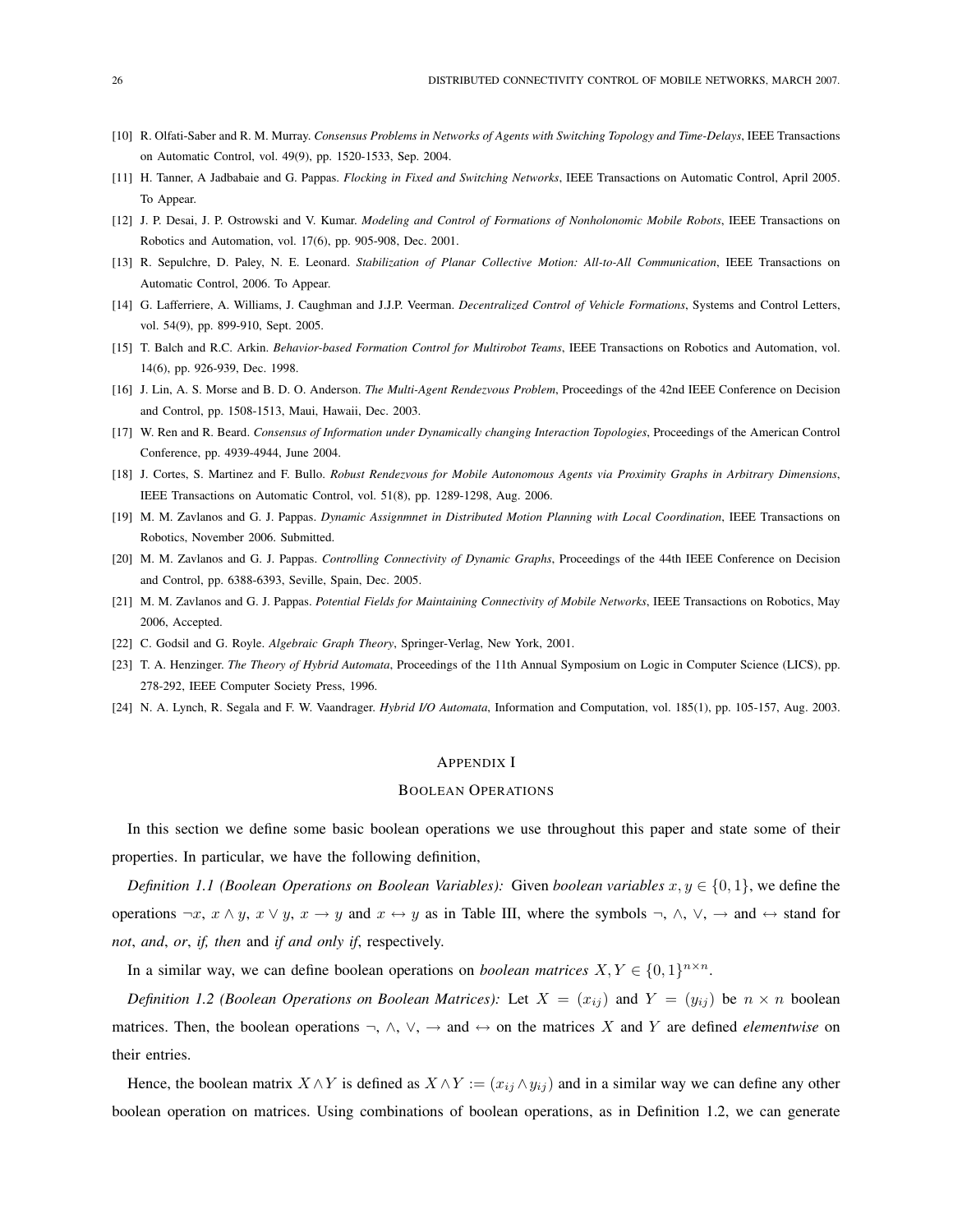#### TABLE III

#### BOOLEAN OPERATIONS

| $\boldsymbol{x}$ | $\boldsymbol{y}$ |  | $\neg x \quad x \wedge y \quad x \vee y \quad x \rightarrow y \quad x \leftrightarrow y$ |  |
|------------------|------------------|--|------------------------------------------------------------------------------------------|--|
|                  |                  |  |                                                                                          |  |
|                  | 0                |  |                                                                                          |  |
|                  |                  |  |                                                                                          |  |
|                  |                  |  |                                                                                          |  |

any boolean expression,

$$
Q: \{0,1\}^{n \times n} \times \cdots \times \{0,1\}^{n \times n} \to \{0,1\}^{n \times n}
$$

on a set of boolean matrices  $X_1, \ldots, X_k \in \{0,1\}^{n \times n}$ . Let  $Q = (q_{ij})$  be any such boolean expression and define the function  $\sigma: \{0,1\}^{n \times n} \to \{0,1\}$  such that,

$$
\sigma(Q) = \wedge_{i,j} q_{ij}
$$

Clearly,  $\sigma(Q) = 1$  if and only if  $q_{ij} = 1$  for all  $i, j = 1, ..., n$ . Thus, we can define a *tautology* as follows,

*Definition 1.3 (Tautology):* We say that a boolean matrix expression Q is a *tautology* if  $\sigma(Q) = 1$  for all  $Q \in \{0,1\}^{n \times n}$ .

The following lemma summarizes some useful tautologies of boolean operations on matrices.

*Lemma 1.4 (Tautologies)*: Let  $X, Y, Z \in \{0, 1\}^{n \times n}$  be boolean matrices. We, then, have the following tautologies,

- (a)  $(X \wedge (Y \vee Z))$ ¢ ↔ ¡  $(X \wedge Y) \vee (Y \wedge Z)$ ¢
- (b)  $(X \vee (Y \wedge Z))$ ¢ ↔ ¡  $(X \vee Y) \wedge (Y \vee Z)$  $\frac{7}{1}$
- (c)  $(\neg(X \lor Y))$ ¢  $\leftrightarrow$ ¡  $(\neg X) \wedge (\neg Y)$ ¢
- (d)  $(\neg(X \land Y))$ ¢  $\leftrightarrow$ ¡  $(\neg X) \vee (\neg Y)$  $\hat{y}$
- (e)  $(X \vee (X \wedge Y))$ ¢  $\leftrightarrow X$
- (f)  $((X \wedge Y) \leftrightarrow X)$ ¢  $\leftrightarrow (X \rightarrow Y)$
- (g)  $(\neg(X \leftrightarrow Y))$ ¢  $\leftrightarrow ((\neg (X \wedge Y))$  $\wedge$   $(X \vee Y)$ ¢

(h) 
$$
(X \wedge Y) \rightarrow X
$$

(i)  $((X \rightarrow (Y \vee Z)))$ ∧ ¡  $\neg(X \wedge Z))$   $\rightarrow$   $(X \rightarrow Y)$ 

*Proof:* All tautologies can be easily verified by constructing the corresponding 0-1 table.

Note that tautologies (a) and (b) are the well known *Distributive laws*, while tautologies (c) and (d) consist *De Morgan's laws*. Using Lemma 1.4 we can show some useful properties of the boolean operators. In particular, we have the following lemma.

*Lemma 1.5 (Operator Properties):* Let  $X_i, Y_i \in \{0,1\}^{n \times n}$  for  $i = 1, ..., k$  and assume that  $X_i \to Y_i$  for all i. Then,

(a) 
$$
(\wedge_i X_i) \to (\wedge_i Y_i)
$$